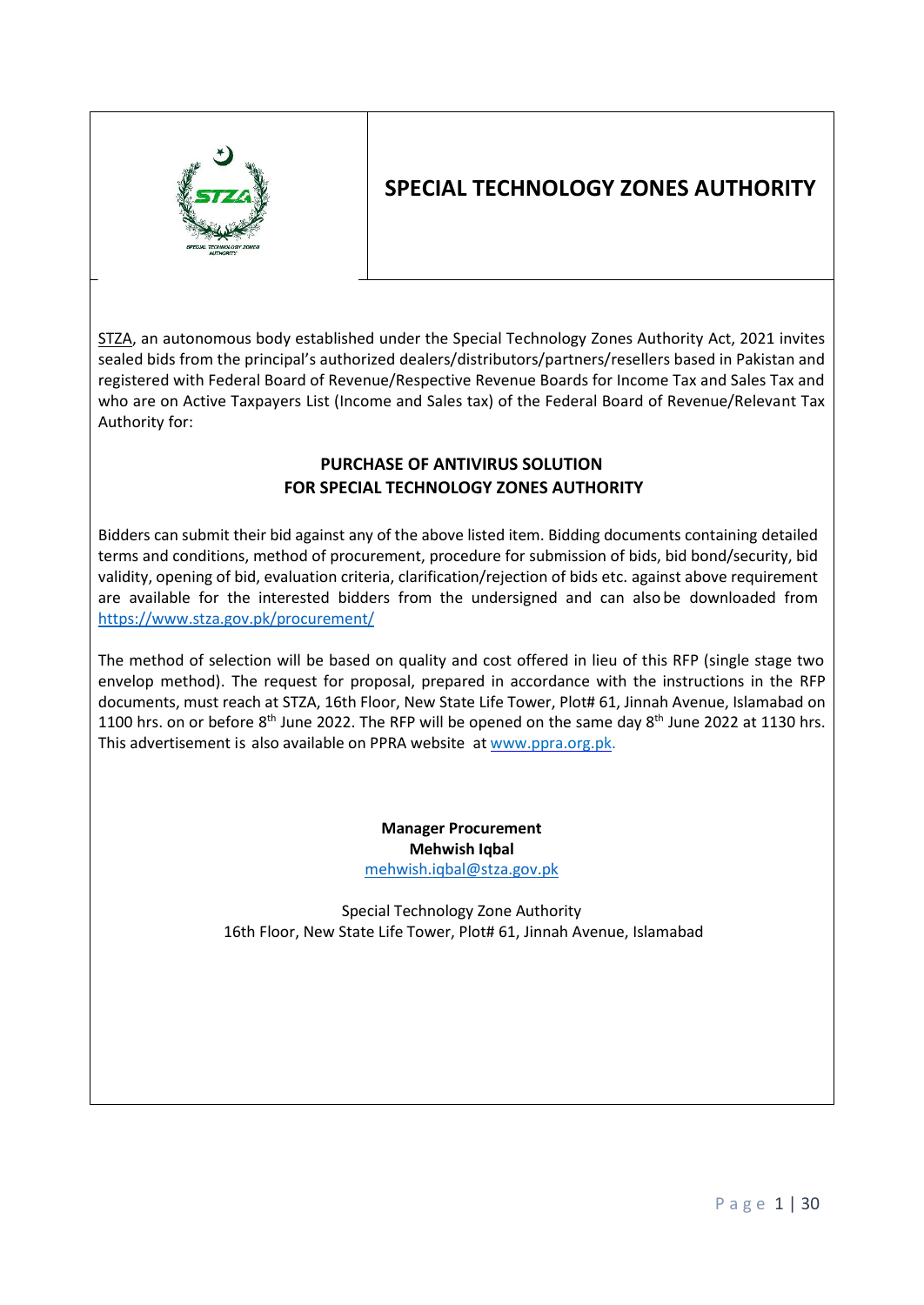

### **REQUEST FOR PROPOSALS**

**FOR** 

### **PURCHASE OF ANTIVIRUS SOLUTION**

**FOR SPECIAL TECHNOLOGY ZONES AUTHORITY**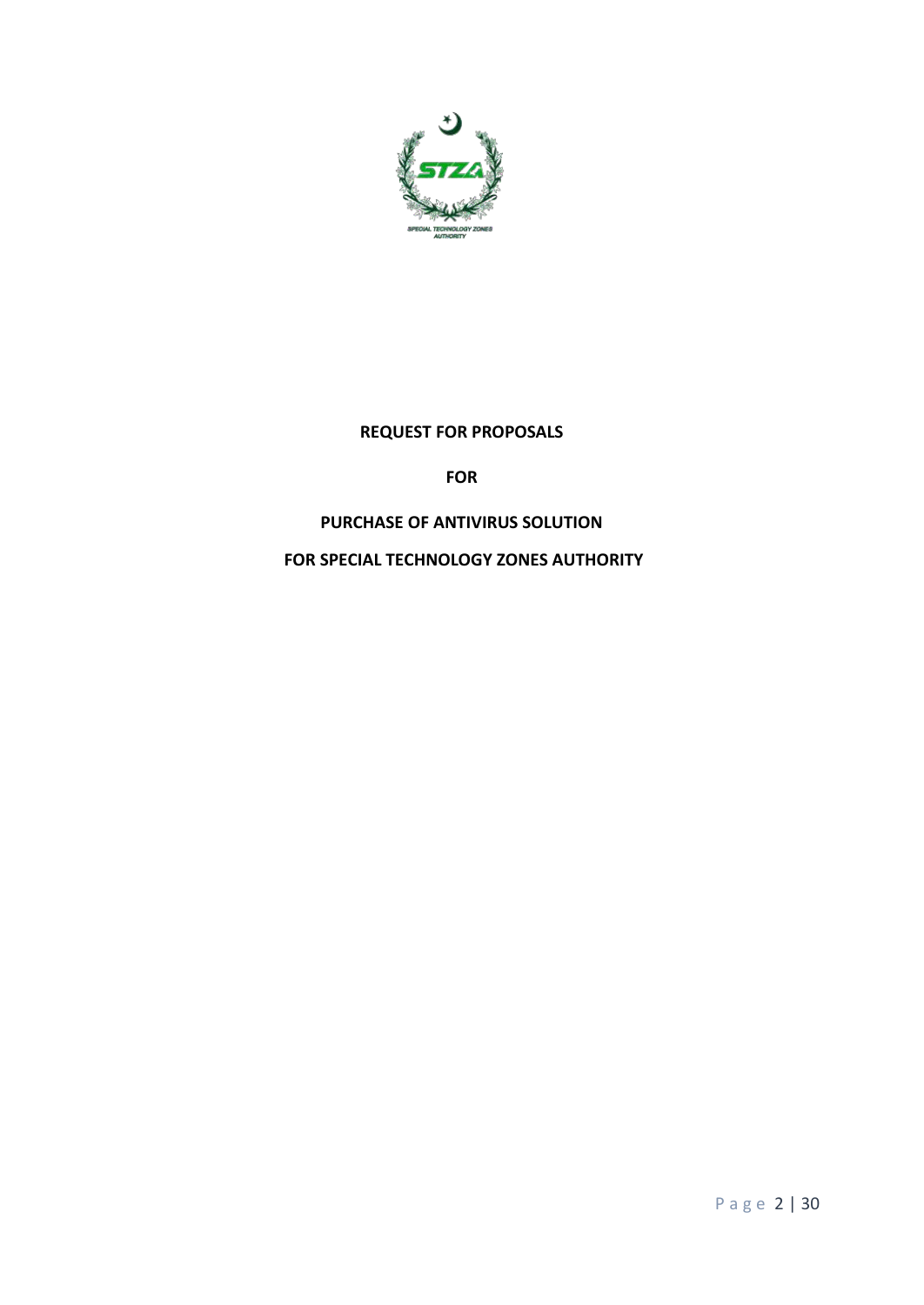# **Terms and Conditions for Bids and Bidders**

1. The Procurement Agency is:

#### **Special Technology Zones Authority (STZA)**

16th Floor, New State Life Tower, Plot# 61, Jinnah Avenue, Islamabad

2. The STZA of Pakistan invites sealed bids from the principal's authorized dealers/distributors/partners/resellers based in Pakistan and registered with Federal Board of Revenue/Respective Revenue Boards for Income Tax and Sales Tax and who are on Active Taxpayers List (Income and Sales tax) of the Federal Board of Revenue/Relevant Tax Authority for

#### **Purchase of Antivirus Solution**

through

#### **SINGLE STAGE TWO ENVELOP METHOD.**

- 3. Bids shall comprise a single package containing TWO separate envelopes. The Bidder shall prepare "TECHNICAL BID" and "FINANCIAL BID" clearly mark the envelopes and provide the "TECHNICAL BID" in soft form as well in USB.
- 4. The Bid Bond to be enclosed sealed and labelled as **"BID BOND" and** should be with the technical bid envelop.
- 5. BID Bond should not be placed within the envelope of financial bid/proposal and attached separately in a sealed envelope with the Technical Bid.
- 6. Initially, only the envelope marked **"TECHNICAL BID"** shall be opened publicly. The envelope marked as **"FINANCIAL BID"** and **Bid Bond** shall be retained.
- 7. After the evaluation and approval of the technical bid, financial bids of the technically qualified bidders only will be opened at a time, date and venue announced and communicated to the bidders in advance. Financial bids of technically unsuccessful bidders will be returned.
- 8. The amount of the bid and bid bond/security shall be in Pak rupees. The bids should be accompanied by bid bond/security (refundable) for an amount equal to 2% of the total quoted price (inclusive GST, if applicable) in shape of either pay order or demand draft in favor of Special Technology Zones Authority.
- 9. Bids not accompanied by bid bond/security or with less amount of bid bond/security will be rejected.
- 10. In case any bidder submits more than one option against this invitation then bid bond/security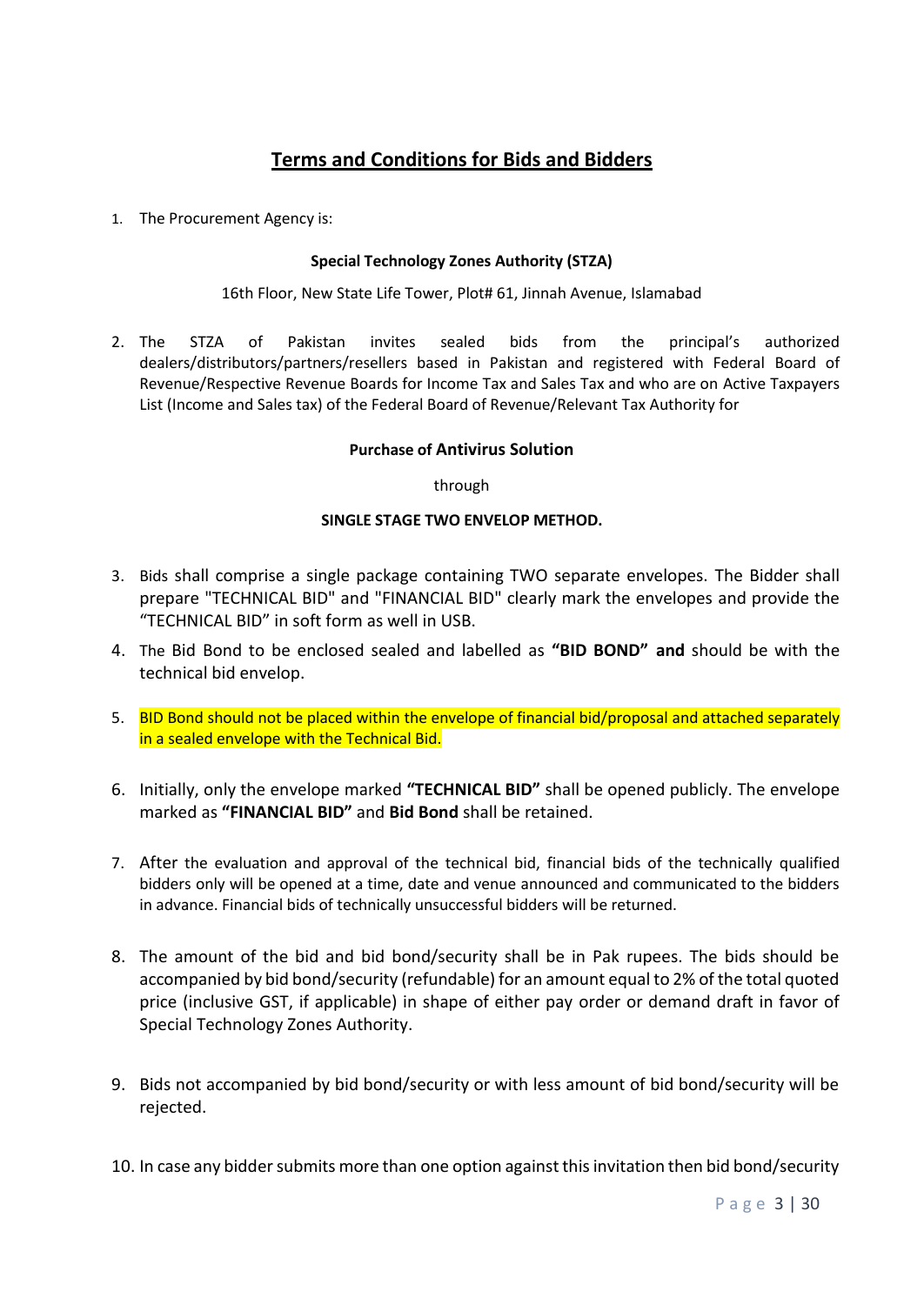shall be submitted against highest quoted option.

- 11. Only registered service providers who are on Active Taxpayers List (Income and Sales Tax) of FBR are eligible to provide servicesto the Authority. **Bids of allthose bidders who are In-Active on ATL on the date of bid opening shall be rejected.**
- 12. After selection if any supplier is not available on ATL at the time of payment then his payment shall be stopped till he files his mandatory returns and appears on ATL of FBR.
- 13. Tax shall be deducted/withheld as per applicable sales tax and income tax law.
- 14. Relevant details plus terms and conditions of the invitation may be obtained from the undersigned personally or by visiting the STZA website: <https://www.stza.gov.pk/procurement/>
- 15. STZA reserves the right to cancel this invitation and reject all bids at any stage of the bidding process.
- 16. The bid validity period shall be 150 days.
- 17. If the bid is withdrawn after bid opening time and before the expiry of bid validity the bid bond/security will be forfeited in favor of the STZA, Islamabad.
- 18. The language of the bid is English and alternative bids shall not be considered.
- 19. Amendments or alterations/cutting etc., in the bids must be attested in full by the person who has signed the bids.
- 20. The prices quoted shall correspond to 100% of the requirements specified. The prices quoted by the bidder shall not be adjustable. Changes or revisions in rates after the opening of the bids will not be entertained and may disqualify the original offer.
- 21. The rates must be quoted strictly in accordance with our documents and Annex(s).
- 22. Discounts (if any) offered by the bidder shall be part of the bid and for taxation purposes will be treated in accordance with the applicable laws.
- 23. Detail of applicable taxes and whether taxes included or not in the quoted price and breakup of the quoted price shall be clearly mentioned.
- 24. The bidder shall be responsible for payment of any duties/taxes etc. which are imposed by the Government of Pakistan (GOP). The bided price MUST be inclusive of all applicable taxes. The bidder is hereby informed that the Authority shall deduct tax at the rate prescribed under the tax laws of Pakistan from all payments for supply/services rendered by any responding organization who accepts the Purchase order or signs agreement with the Authority.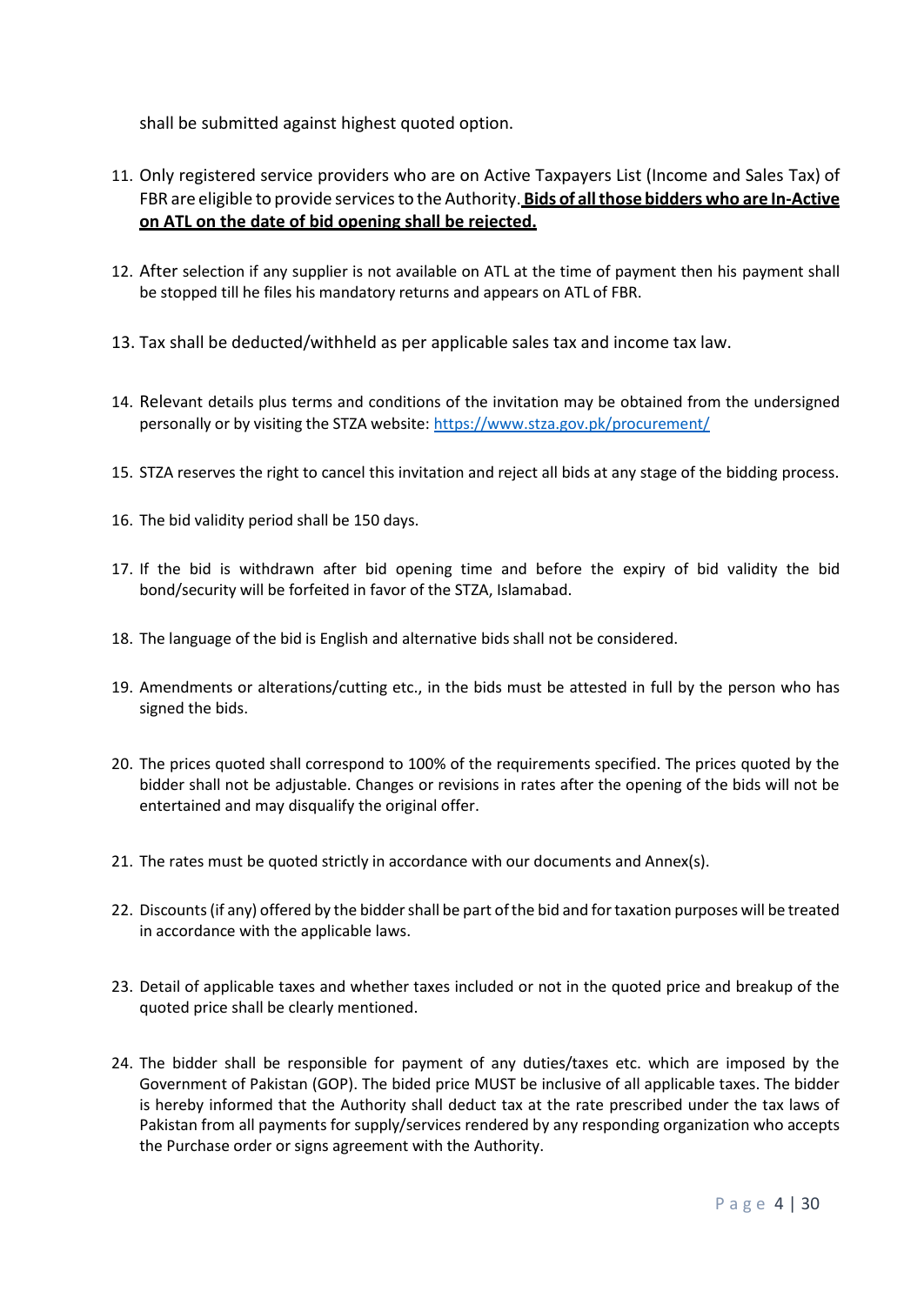- 25. Price inclusive of quoted tax, quoted by the bidder shall be considered for evaluation irrespective of the tax rate. The lowest evaluated/most advantageous bidder shall be responsible of the quoted tax in its bid and any demand from tax authorities shall bepayable by that bidder.
- 26. In case applicable taxes have neither been included in the quoted price nor mentioned whether quoted amount is inclusive or exclusive of such taxes, then quoted amount will be considered inclusive of all taxes and selected service provider will have to provide the required services/equipment, if selected and declared as lowest evaluated/most advantageous bidder.
- 27. Selected service provider/supplier will have to provide the required services/equipment, if selected and declared as lowest evaluated/most advantageous bidder. In case selected bidder is not willing to supply on quoted amount then bid bond/security submitted with the bid will be forfeited in favor of the Authority.
- 28. Bidder must have regular place of business, telephone numbers and email address and must provide proof of their existence in the business. A brief profile of the bidder, along with list of major customers (corporate sector) along with their contact details is required.
- 29. Items included in Compulsory Certification Scheme of PSQCA shall be duly certified by an accredited laboratory and fulfill necessary conditions of PSQCA, if and as applicable.
- 30. Bidder must submit following undertaking (on stamp paper of Rs.100/letter head), failing which the bid shall be rejected.
	- a) Affidavit that the documents/details/information submitted is true and liable tobe rejected if proven false and, in that case, legal action is liable on that bidder.
	- b) Affidavit that the bidder has never been blacklisted by any National/International organizations.

*Note: In case any bidder is found in the list of "Blacklisted Firms-Pakistan" or relatedlinks at <https://www.ppra.org.pk/> then its bid shall be rejected*

- 31. Comprehensive warranty & onsite support for mentioned years shall be given for the equipment/software/renewal at Islamabad.
- 32. All software-based items contain installation and configuration and end user orientation which is responsibility of the supplier (if support is not provided by the principal).
- 33. The equipment/software/renewals supplied must be duty paid in respect of all applied duties and taxes.
- 34. The quantities required may increase/decrease according to STZA requirement.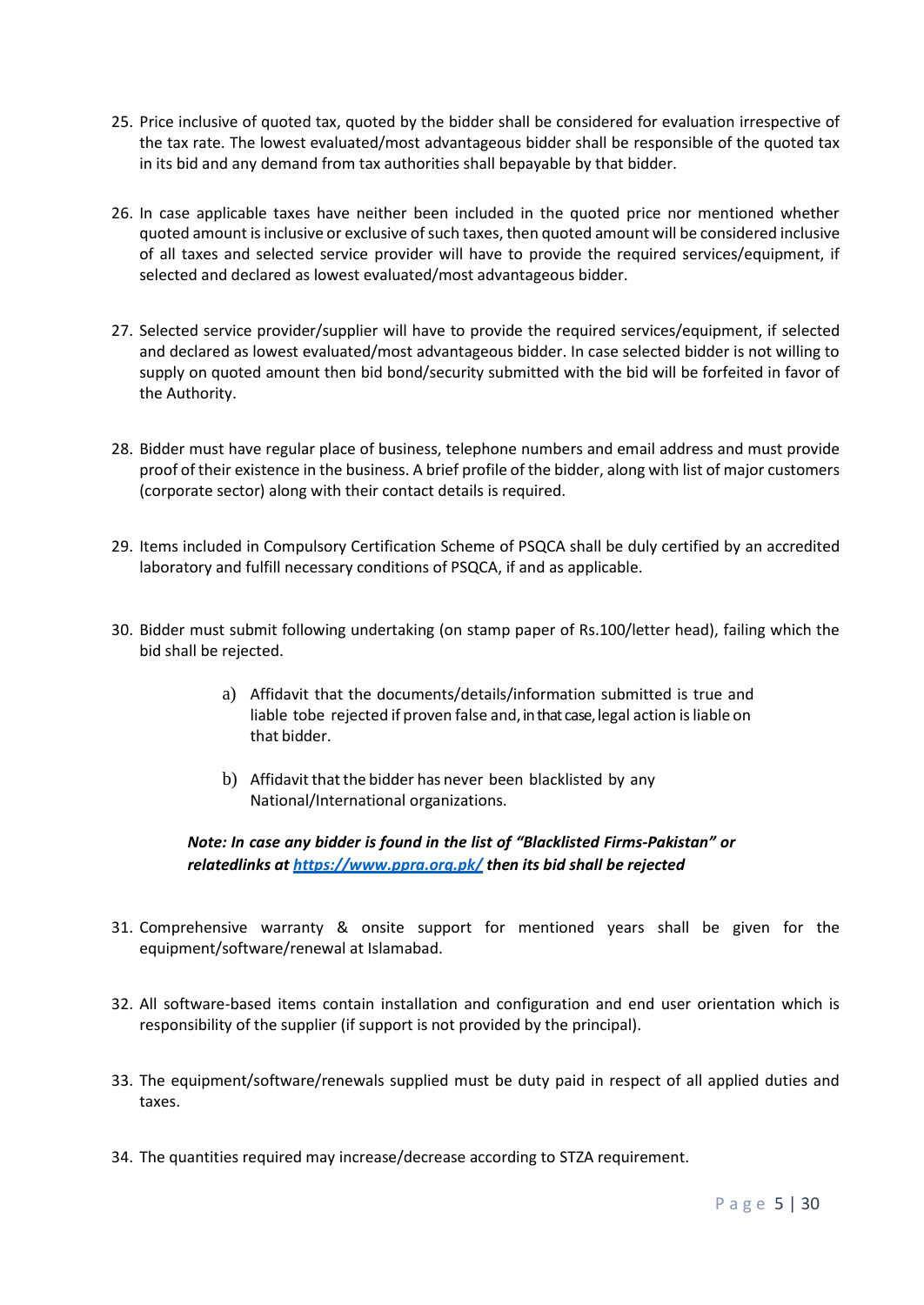- 35. The end user License, end user warranties and end user support services will be in the name of STZA for all equipment and software loaded on the equipment delivered.
- 36. A copy of valid authorized agency/partnership/dealership/distributorship certificate from their principals is to be submitted with the bid.
- 37. Payment shall be made after delivery, installation, and commissioning of complete equipment/licenses/services/renewals. All payments shall be made after deduction of taxes and all payments shall be made through cross cheque in Pak Rupees. Taxes will be deducted at source as per Government Rules at the time of payment.
- 38. The bidders do not have the option of submitting their bids electronically. Telegraphic and conditional bids will not be accepted.
- 39. Only sealed bids will be opened at the time of bid opening and unsealed bids will be rejected.
- 40. Sealed bids may be dropped in at 16th Floor, New State Life Tower, F-7, Jinnah Avenue, Blue Area, Islamabad.
- 41. Clarification if any on the requirements may be obtained from:

Manager Procurement Mehwish Iqbal [mehwish.iqbal@stza.gov.pk](mailto:mehwish.iqbal@stza.gov.pk)

- 42. The bid bond/security of successful bidder will be retained and after installation and commissioning of complete equipment/licenses/services/renewals of ordered items and will be released after successful completion of the warranty period and verification/ confirmation by IT Dept. However, bid bond/security of unsuccessful bidders will be returned after award of contract to successful bidder.
- 43. During the retention period the bid bond/ security, no interest / markup will be provided on this amount by Authority to bidder at the time of refund/ release of bid bond/ security.
- 44. In case 1st lowest evaluated/most advantageous bidder is unable to supply ordered items then the Authority reserve the right to award the contract to 2nd lowest evaluated/most advantageous bidder. In case 2nd lowest evaluated/most advantageous bidder is unable to supply ordered items then the Authority reserve the right to award the contract to 3rd lowest evaluated/most advantageous bidder.
- 45. Bid bond/security of the bidder who is unable to supply ordered items shall be forfeited in favor of the Authority.
- 46. The Authority reserves the right either to issue a Purchase Order or sign an agreement with the successful bidder or PO & Agreement both will be executed. The duration of the Agreement signed will be for one (1) year.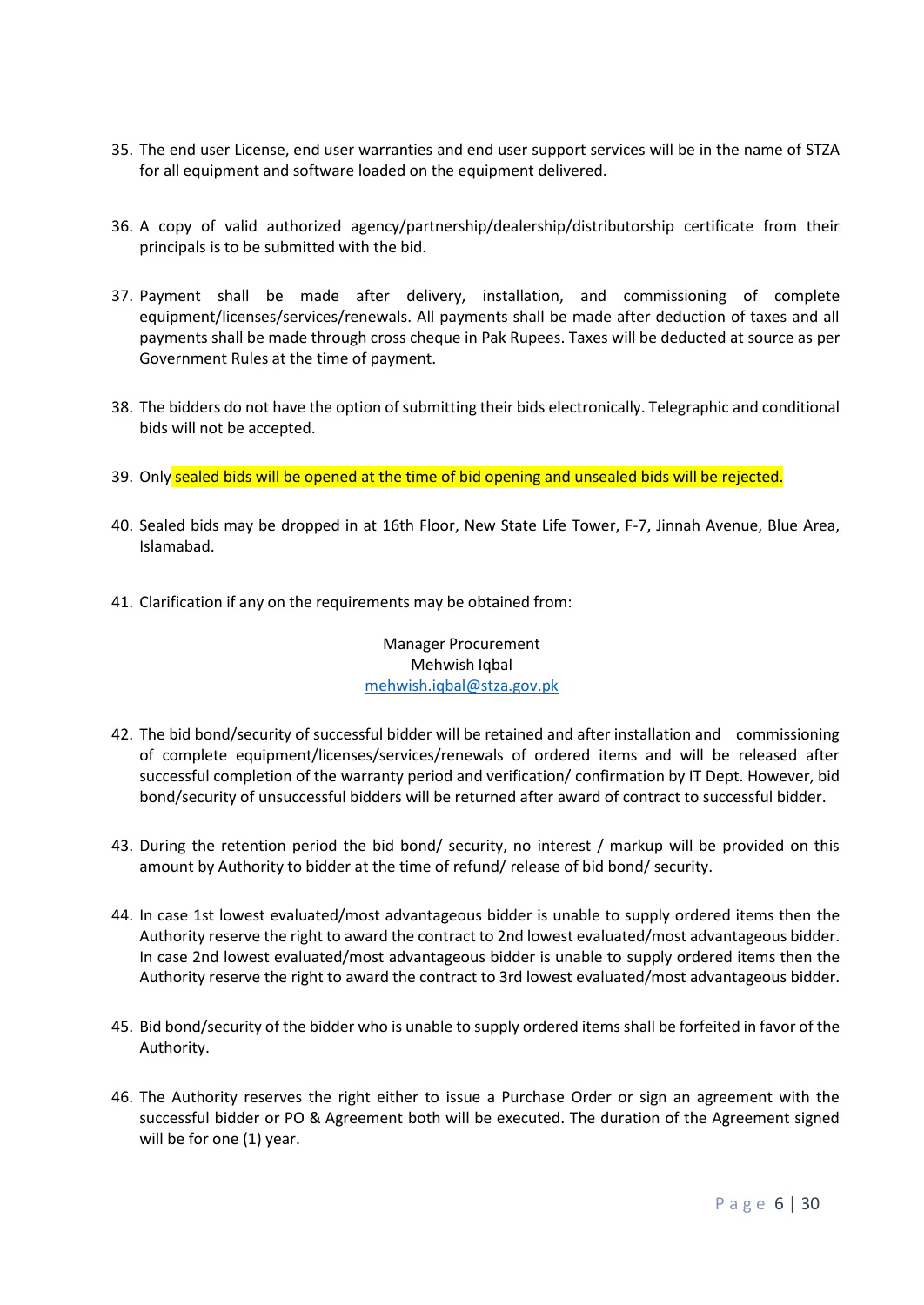- 47. Draft agreements provided in this RFP may be revised and new terms and conditions may be added by the Authority. The draft Agreement attached is indicative in nature and terms may be changed by STZA as required.
- 48. The bids received after the due date and time will not be entertained.
- 49. It is of utmost importance that bids should be submitted very carefully and the instructions set forth above, scrupulously complied with, failing which the offer will be ignored.
- 50. The place of bid destination is:

#### **Special Technology Zones Authority**

#### **16th Floor, New State Life Tower, F-7 Jinnah Avenue, Blue Area, Islamabad**

51. The envelopes shall bear the following additional identification marks:

| Bid for:                          | <b>Purchase of Antivirus Solution</b>         |
|-----------------------------------|-----------------------------------------------|
| <b>Bidder Name:</b><br>Attention: | XY7<br>Ms. Mehwish Iqbal                      |
|                                   | <b>Manager Procurement</b>                    |
|                                   | 16 <sup>th</sup> Floor, New State Life Tower, |
|                                   | F-7 Jinnah Avenue, Blue Area, Islamabad       |

2. The deadline for the submission of bids is:

 **Date: 8 Date: 8 Date: 8 th June 2022**

 **Time: 1100 Hrs.**

3. The bid opening shall take place at

**16th Floor, New State Life Tower, F-7 Jinnah Avenue, Blue Area, Islamabad**

**Date: 8 th June 2022 Time: 1130 Hrs.**

**A statement "Not to be opened before 1130 Hrs. on 8 th June 2022" shall be clearly mentioned on the top of the sealed bid.**

**Note: Attachment Details are as under:**

| 1. Mandatory Eligibility Criteria and General Criteria | Annex "A" |
|--------------------------------------------------------|-----------|
| 2. Functional Requirement and Technical Evaluation     | Annex "B" |
| 3. Format for Technical Compliance Sheet               | Annex "C" |
| 4. Format for Financial Bid                            | Annex "D" |
| 5. Form of Bid                                         | Annex "E" |

**If the above terms and conditions are acceptable then bids must be submitted well in time and according to the requirements.**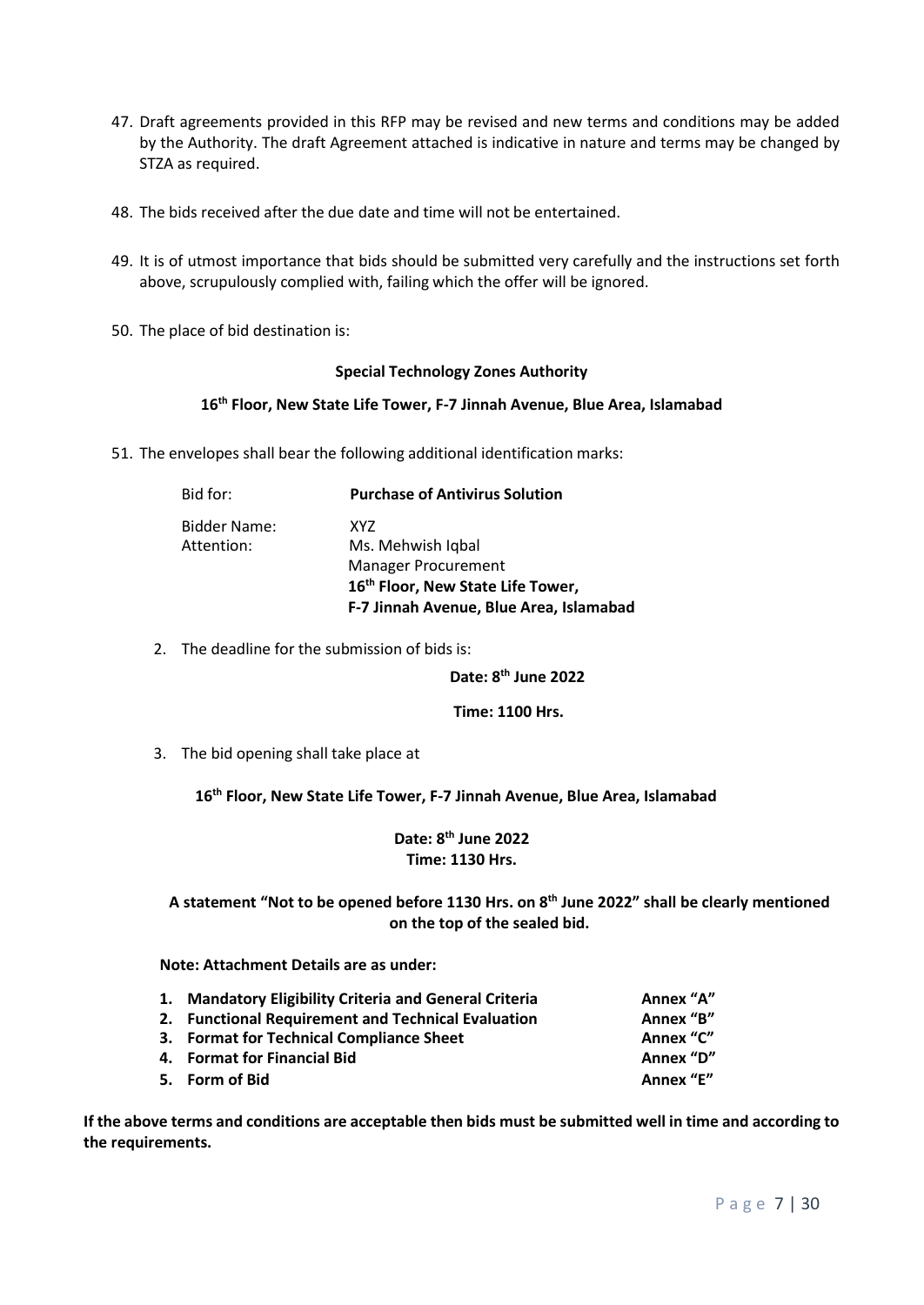### **Mandatory Eligibility Criteria Checklist**

Before the bidders submit their proposals within the stipulated time mentioned in this Request for Proposal document, bidders are required to make sure that following mandatory requirements of this RFP document are fulfilled These requirements must be furnished at the time of submission of Proposal. **Non-submission of any one of the following applicable requirements shall result in disqualification:**

#### **General Criteria**

| S.<br>No | <b>Mandatory Eligibility Criteria Checklist 1</b>                                                                                                                                                                                                                                            | <b>Mark</b> |
|----------|----------------------------------------------------------------------------------------------------------------------------------------------------------------------------------------------------------------------------------------------------------------------------------------------|-------------|
| 1.       | Proof of Certificate of Incorporation or Registration or equivalent (attach proof)                                                                                                                                                                                                           | Must        |
| 2.       | Proof of NTN registration (Attach proof) - ACTIVE                                                                                                                                                                                                                                            | Must        |
| 3.       | Proof of GST Certificate registration (Attach proof) - ACTIVE                                                                                                                                                                                                                                | Must        |
| 4.       | Original affidavit (not older than one month) on Stamp Paper(s) of worth Rs.100or<br>more that Bidder is not insolvent, bankrupt and is not blacklisted or debarred by PPRA,<br>Government, Semi-Government, Private, Autonomous body or any other international<br>organization.            | Must        |
| 5.       | Original affidavit (not older than one month) on Stamp Paper(s) of worth Rs.100or<br>more that the bidder is an active taxpayer and has submitted its tax return for the<br>preceding fiscal year. Taxpayer list serial number (downloadable from FBR's website)<br>is also to be mentioned. | Must        |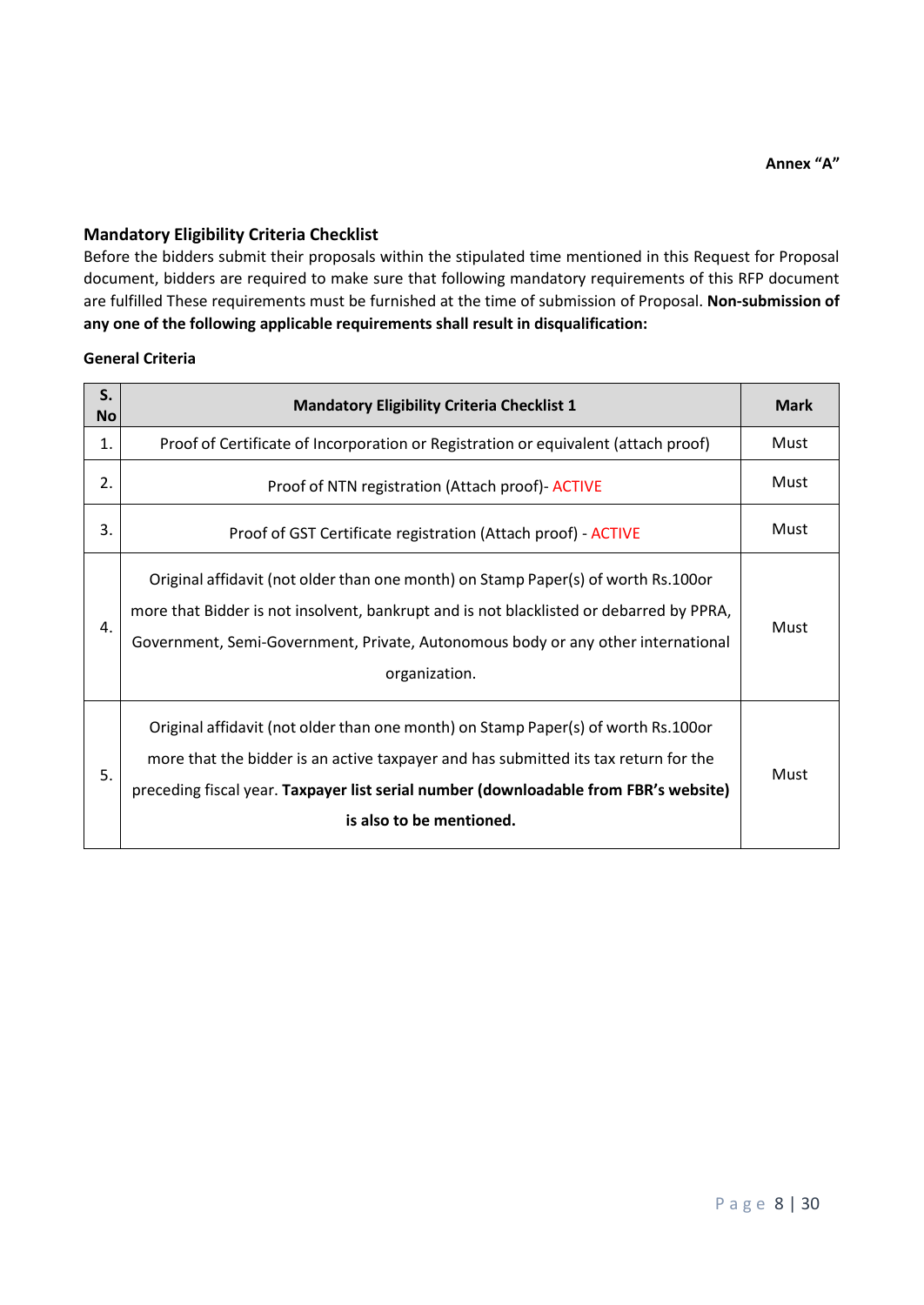# **General Criteria**

| S. No          | <b>ATTRIBUTE</b>           | <b>SPECIFICATION</b>                                                                                                                 | <b>Mark</b> |
|----------------|----------------------------|--------------------------------------------------------------------------------------------------------------------------------------|-------------|
| $\mathbf{1}$ . | Geographical<br>Presence   | Regular office presence in Islamabad                                                                                                 | Must        |
| 2.             | <b>Relevant Experience</b> | Experience in term of delivery & Installation<br>/Service. Minimum 03 years (attach work<br>order/invoice/copy of contract as proof) | Must        |
| 3.             | Authorization              | Please attach authorization or participation letter<br>from the principal                                                            | Must        |
| 4.             | Partnership                | Please attach a valid partnership letter                                                                                             | Must        |
| 5.             | Duration                   | Subscription Duration 01 year (12 Months)                                                                                            | Must        |

# **Note:** Bidders are required to submit the *filled, signed & stamped copy of the above checklist*

### **DELIVERY INFORMATION**

To be delivered at STZA Office 16<sup>th</sup> Floor, New State Life Tower, Jinnah Avenue, Islamabad.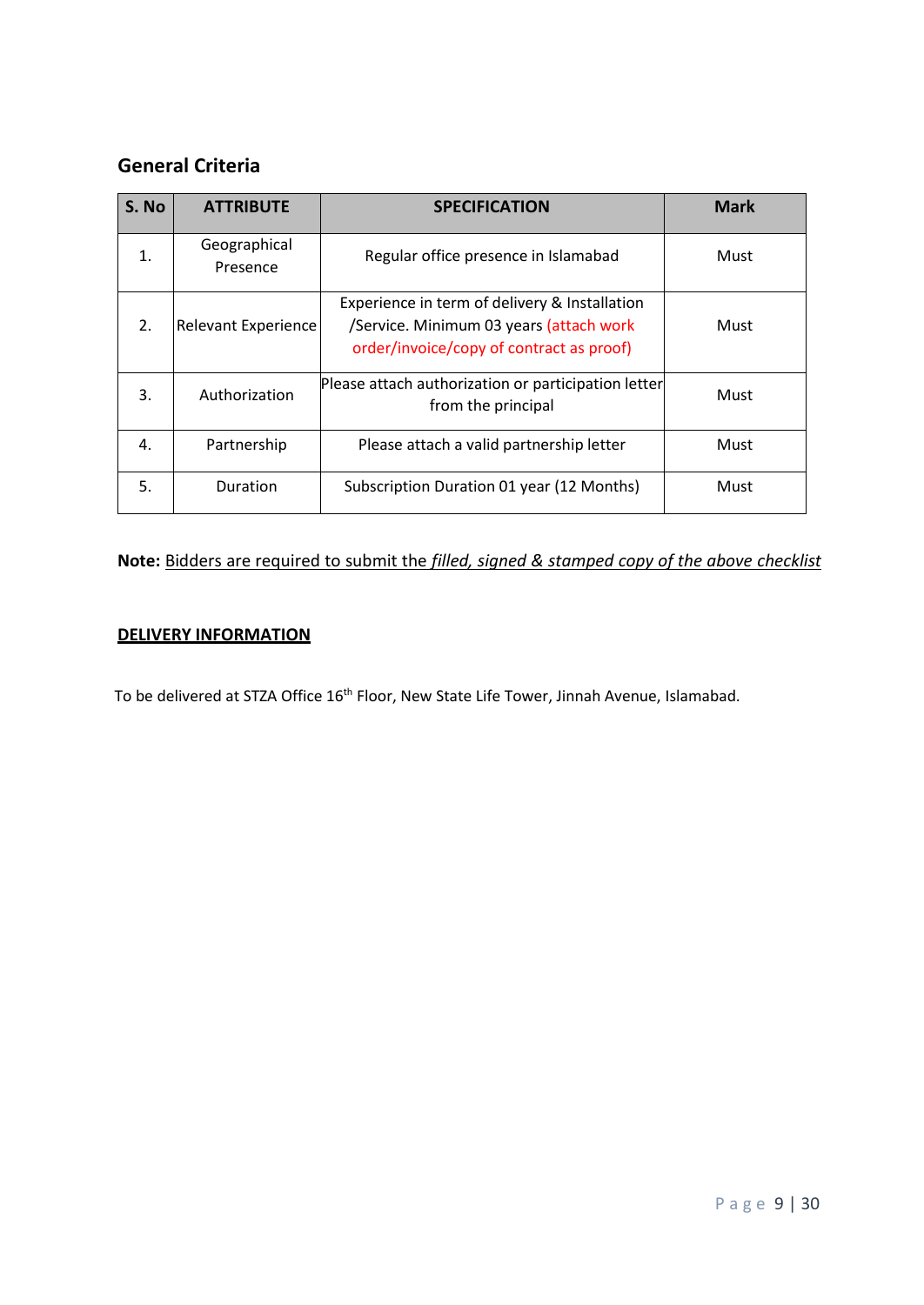# **Annexure "B"**

# **Functional Requirement and Technical Evaluation**

| Sn. | <b>Description</b>                                                                                                                               | Qty | <b>Duration</b>                                             |
|-----|--------------------------------------------------------------------------------------------------------------------------------------------------|-----|-------------------------------------------------------------|
|     | Antivirus Security for corporate with<br><b>EDR</b><br>Sandbox on prem<br>For Workstations, File Servers, Internet<br>Security and Mail Security | 70  | 1 Year License subscription and support by<br>the principal |
| 2   | After sales technical support via phone and<br>email from (9:00am to 5:00pm, Monday to<br>Friday) for entire license duration.                   |     | By local supplier                                           |

| Sn | <b>Item Description</b>                                | Requirement |
|----|--------------------------------------------------------|-------------|
| 1  | File / File Server / Network Share etc.                | Must        |
| 2  | Web / Web Server / Internet threat protection          | Must        |
| 3  | Mail /Mail Server /threat protection                   | Must        |
| 4  | Ransomware prevention and malicious activity roll-back | Must        |
| 5  | <b>Endpoint Detection and Response</b>                 | Must        |
| 6  | Application Control, Web Control and Device Control    | Must        |
| 7  | Cloud blocking and security for Microsoft Office 365   | Must        |
| 8  | Data Discovery                                         | Must        |
| 9  | Patch Management and Encryption Management             | Must        |
| 10 | On Prem Sandbox                                        | Must        |

Please attach compliance sheet for the above-mentioned table.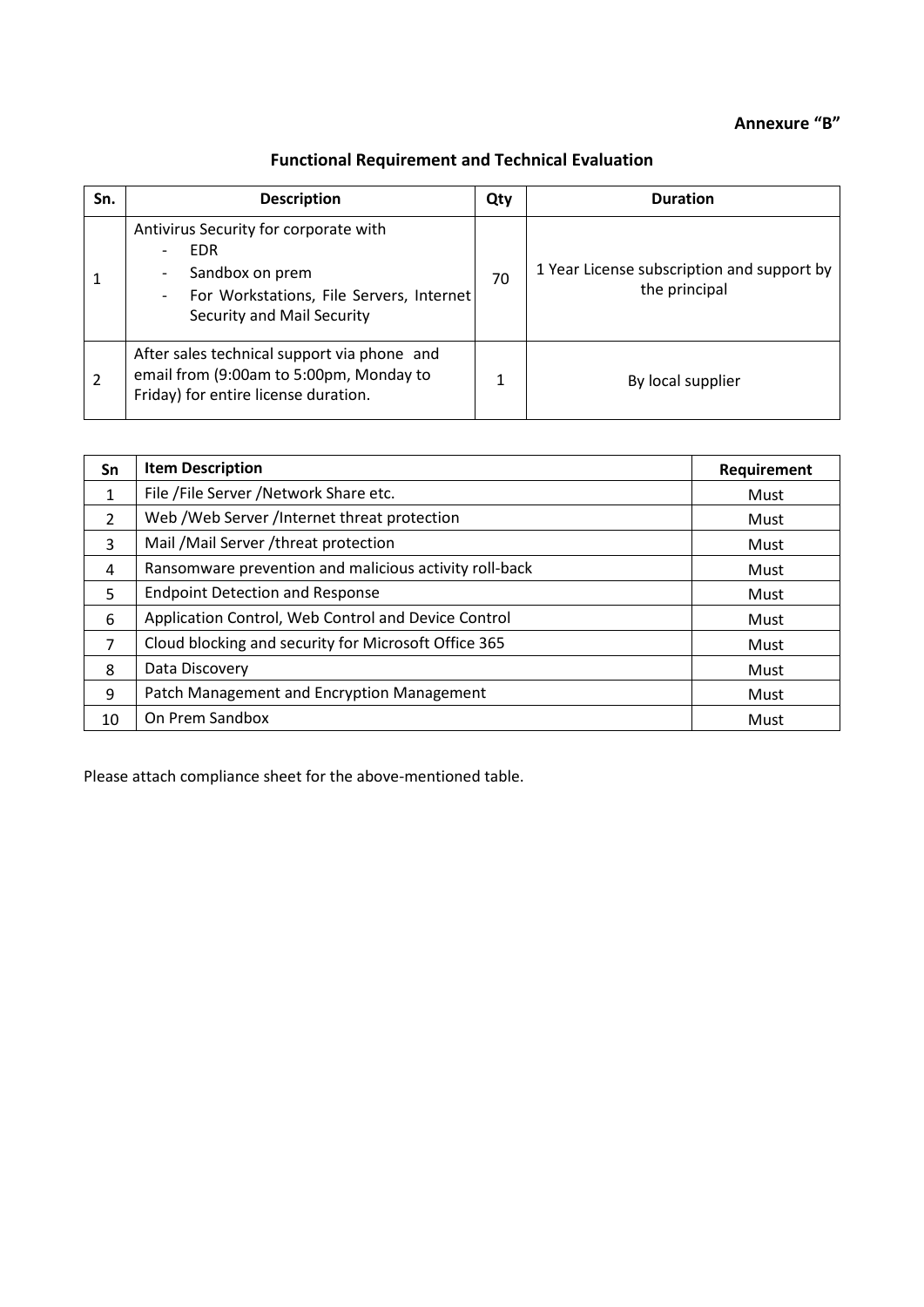**Annexure "C"**

# **FORMAT FOR TECHNICAL COMPIANCE SHEET**

| <b>SR</b> | <b>ATTRIBUTE</b> | <b>SPECIFICATION</b> | <b>COMPLIANCE</b><br>(YES/NO/<br><b>PARTIAL)</b> | <b>COMPLIANCE</b><br>(PAGE<br><b>PROOF</b><br><b>NUMBER</b><br>IN<br>BID) |
|-----------|------------------|----------------------|--------------------------------------------------|---------------------------------------------------------------------------|
|           |                  |                      |                                                  |                                                                           |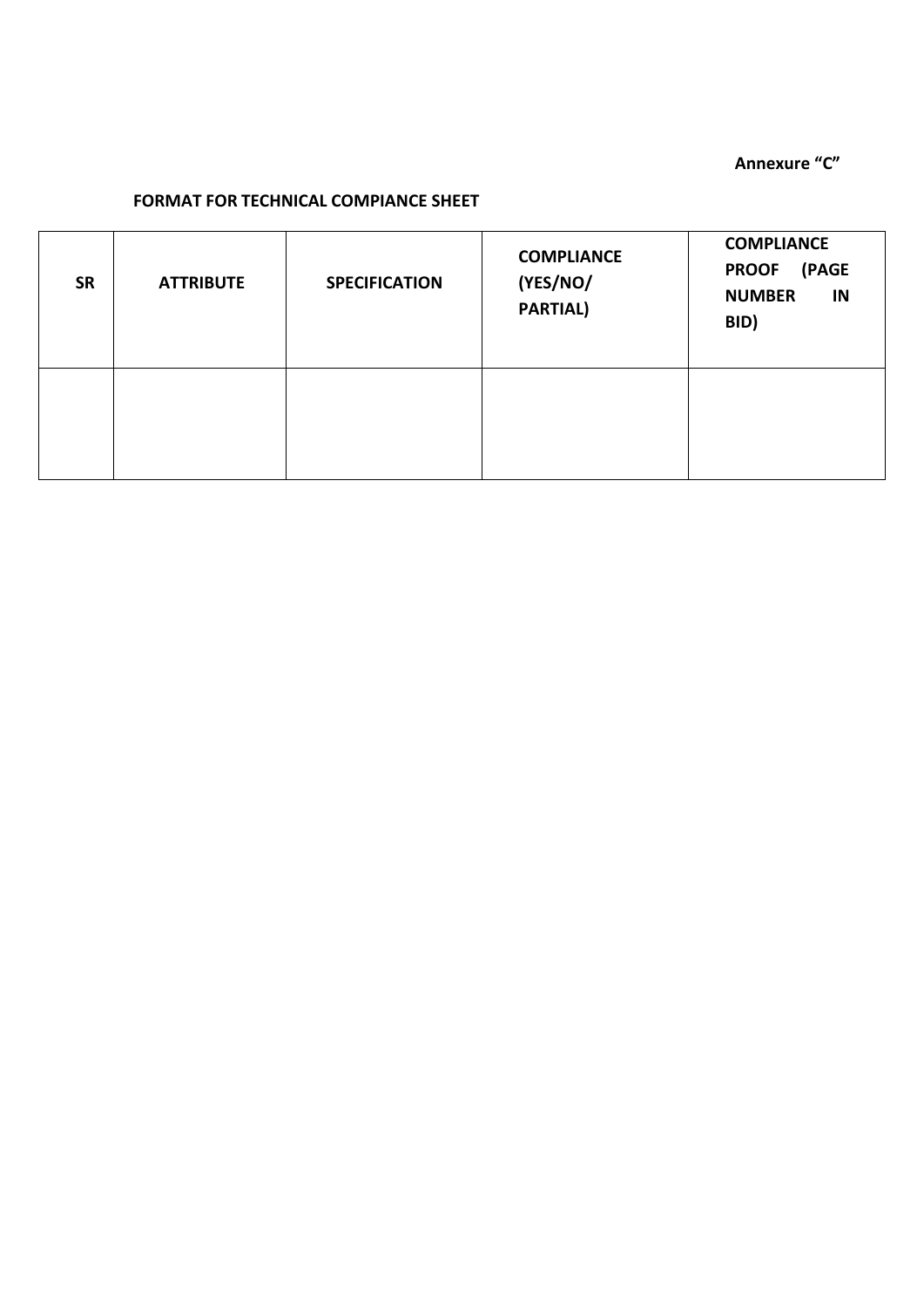**Annex "D"**

# **FORMAT FOR FINANCIAL BID ONLY**

| S# | Quoted Item (Brand, Model etc.) | Unit Price with<br>allapplicable<br>taxes | <b>Total Price with</b><br>allapplicable<br>taxes |
|----|---------------------------------|-------------------------------------------|---------------------------------------------------|
| 1. |                                 |                                           |                                                   |

**NOTE:** Bid found in compliance of the mandatory requirements in technical evaluation and quoting lowestprice shall be selected.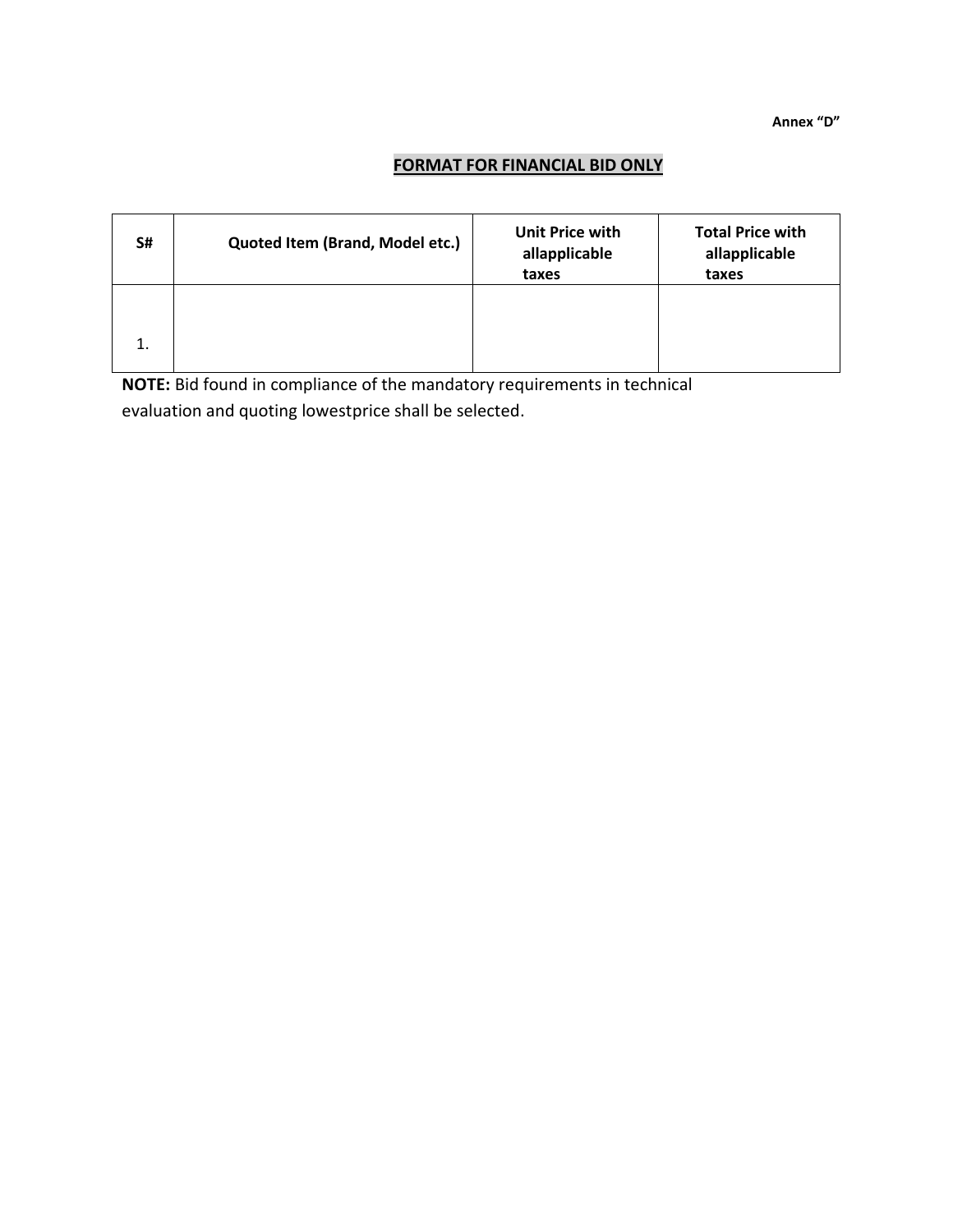**Annex "E"**

### **FORM OF BID**

#### **(LETTER OF OFFER)**

Bid ReferenceNo.

(Name of Works)

To:

Gentlemen,

1. Having examined the Bidding Documents including Instructions to Bidders, Bidding Data, Conditions of Contract, Contract Data, Specifications, if any, Schedule of Prices and Addenda Nos. for the execution of the above-named Works, we, the undersigned, being a company doing business under the name of and address

and being

duly incorporated under the laws of Pakistan hereby offer to execute and complete such Works and remedy any defects therein in conformity with the said Documents including Addenda thereto for the Total Bid Price of Rs (Rupees ) or such other sum as may be ascertained in accordance with the said Documents.

- 2. We understand that all the Schedules attached here to form part of this Bid.
- 3. As security for due performance of the undertakings and obligations of this Bid, we submit herewith a Bid Security in the amount of

drawn in your favor or made payable to you and valid for a period of twenty-eight (28) days beyond the period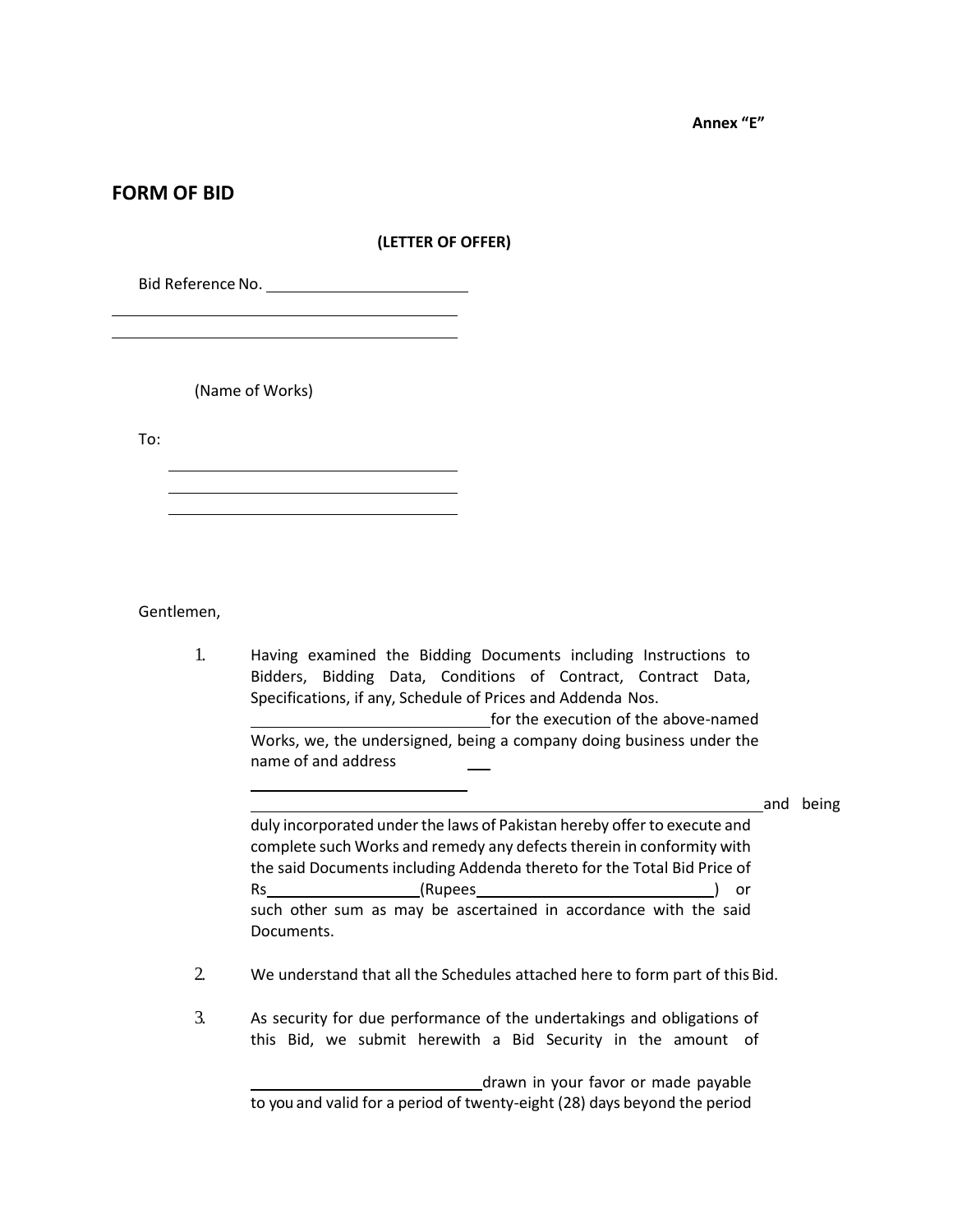of validity of Bid.

- 4. We undertake, if our Bid is accepted, to commence the Works and to deliver and complete the Works comprised in the Contract within the time(s) stated in Contract Data.
- 5. We agree to abide by this Bid for the period of days from the date fixed for receiving the same and it shall remain binding upon us and may be accepted at any time before the expiration of that period.
- 6. Unless and until a formal Agreement is prepared and executed, this Bid, together with your written acceptance thereof, shall constitute a binding contract between us.

We undertake, if our Bid is accepted, to execute the Performance Security referred to in Conditions of Contract for the due performance of theContract.

- 7. We understand that you are not bound to accept the lowest or any bid you may receive.
- 8. We do hereby declare that the Bid is made without any collusion, comparison of figures or arrangement with any other person or persons making a bid for the Works.

| Dated this | day of |  |
|------------|--------|--|
|            |        |  |

Signature

in the capacity of duly authorized to sign bid for and on behalf of

(Name of Bidder in Block Capitals)

(Seal)

Address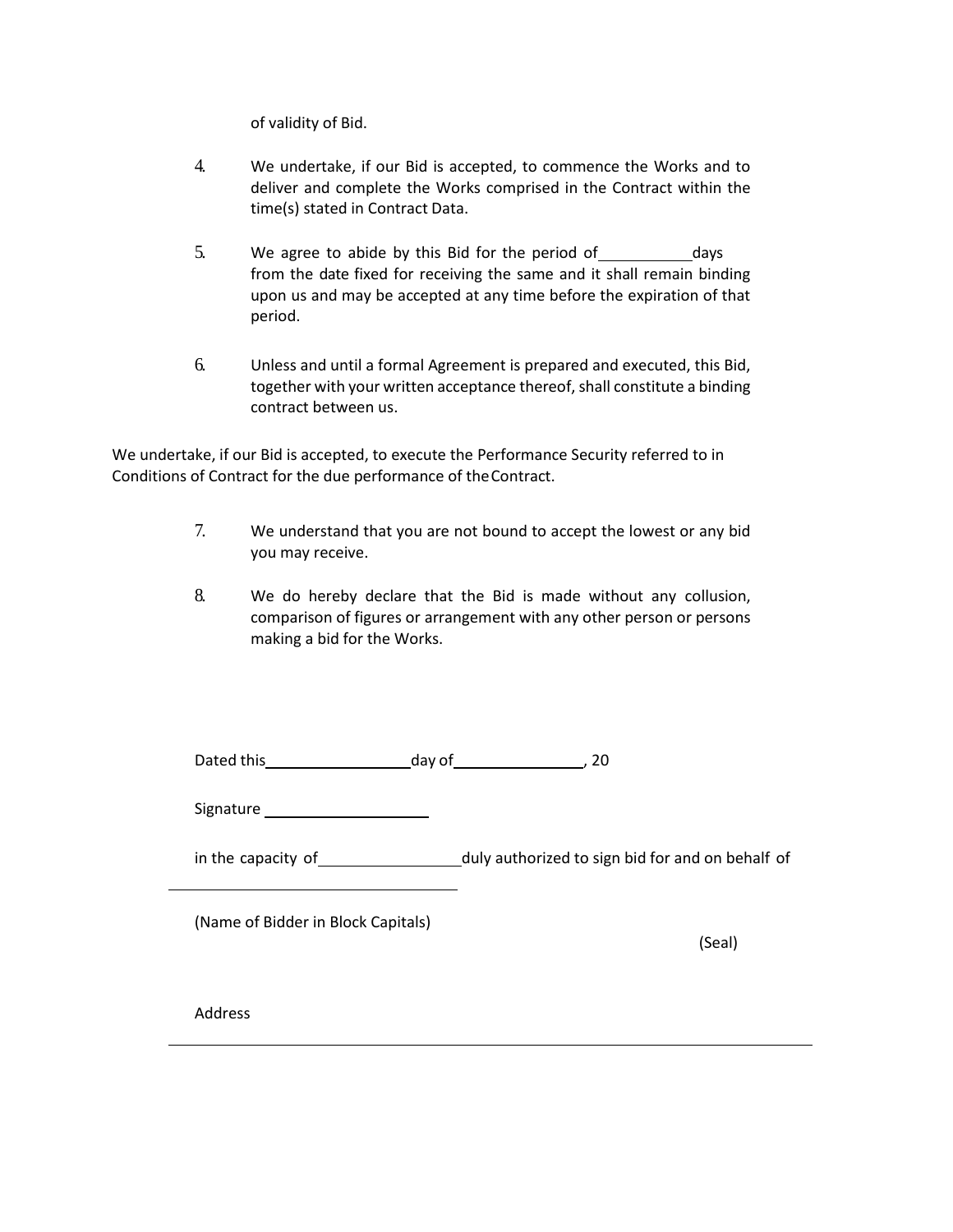| Witness: |  |  |
|----------|--|--|
|          |  |  |
| Name:    |  |  |
| Address: |  |  |
|          |  |  |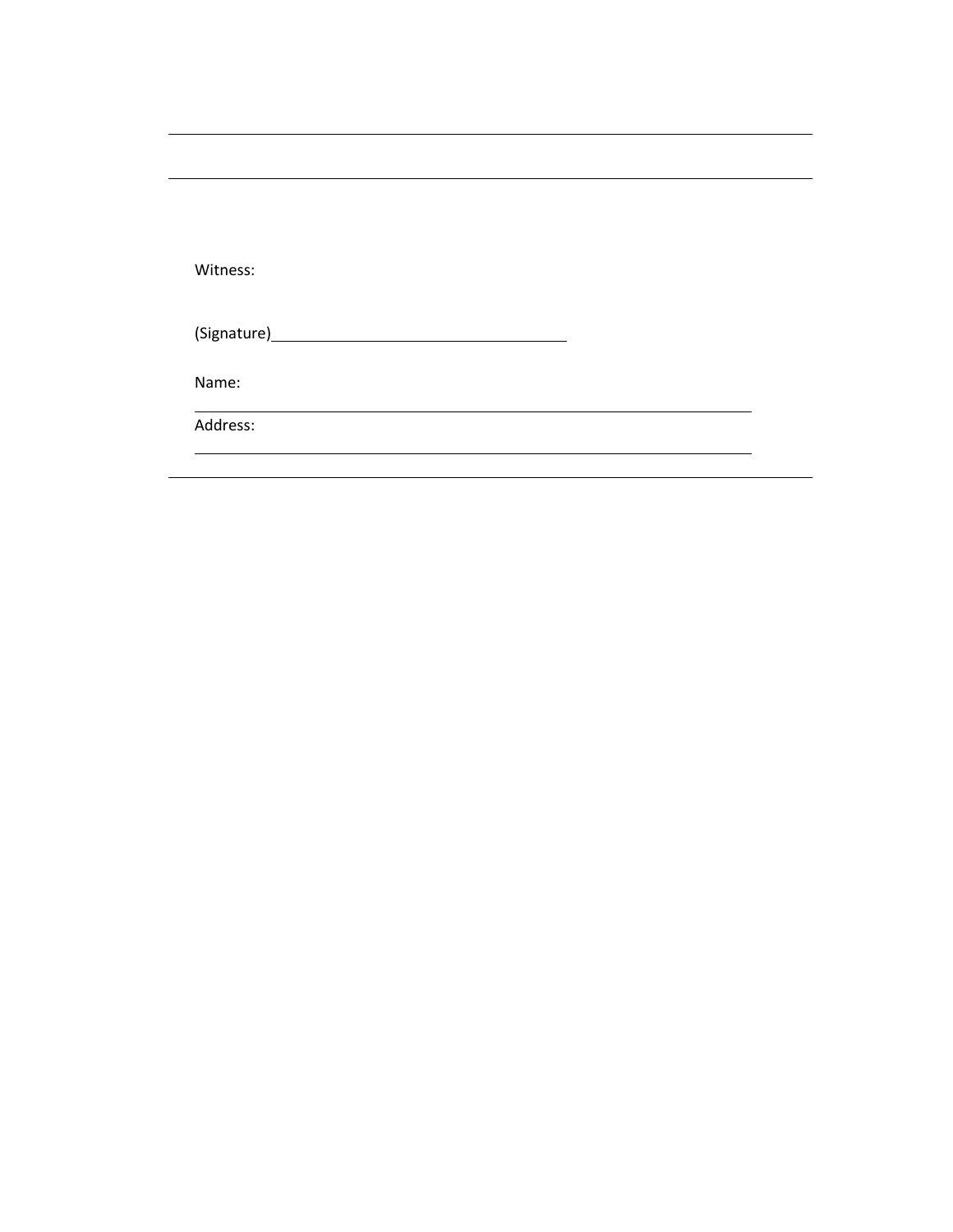This Non-Disclosure Agreement **(**the **"Agreement**"**)** is made at Islamabad on [Insert Date] (the "**Signing Date**"), by and between:

- 1. **SPECIAL TECHNOLOGY ZONES AUTHORITY,** an autonomous statutory body established pursuant to Section 3 of the Special Technology Zones Authority Act, 2021 (which includes any repromulgation or re-enactment thereof), with its registered office located at Special Technology Zones Authority, Prime Minister's Office, Constitution Avenue, G-5, Islamabad, Pakistan (hereinafter referred to as the **"STZA"** which expression shall, where the context so permits mean and include its successors and permitted assigns); and
- 2. **[INSERT NAME]**, a company incorporated under the laws of Pakistan, having its registered office located at [insert address] Pakistan (hereinafter referred to as the **"[Insert Name]"** which expression shall, where the context so permits mean and include its successors and permitted assigns);

### **[OR]**

**[MR./MS./MRS./MISS] [INSERT NAME]**, [son/daughter/wife] of [insert name], holding CNIC No. [insert], resident of [insert], Pakistan**,** (hereinafter referred to as the **"[Insert Name]"** which expression shall, where the context so permits mean and include its successors and permitted assigns);

**(**STZA and [Insert Name] are hereinafter collectively referred to as the "**Parties**" and each individually as the "**Party**").

#### **RECITALS**:

#### **WHEREAS**:

- A. STZA is established as an autonomous statutory authority by the Cabinet Division, Government of Pakistan pursuant to Section 3 of the Special Technology Zones Authority Act, 2021, to, *inter alia,* develop and regulate special technology zones in Pakistan (hereinafter collectively referred to as the "**STZs**"), to accomplish its core strategic objectives of promoting (i) technology transfer, (ii) foreign direct investment, (iii) human capital development, (iv) innovation and entrepreneurship, research and development, (v) job creation, (vi) technology exports, and (vii) technology imports substitution.
- B. [Insert Name] is involved in the business of *inter alia,* [insert], and is entering into discussions regarding [insert purpose of engagement/NDA] (hereinafter referred to as the "**Permitted Purpose**");
- C. The Parties shall disclose certain Confidential Information (as defined below) concerning their businesses and activities with each other during the course of their dealings and discussions for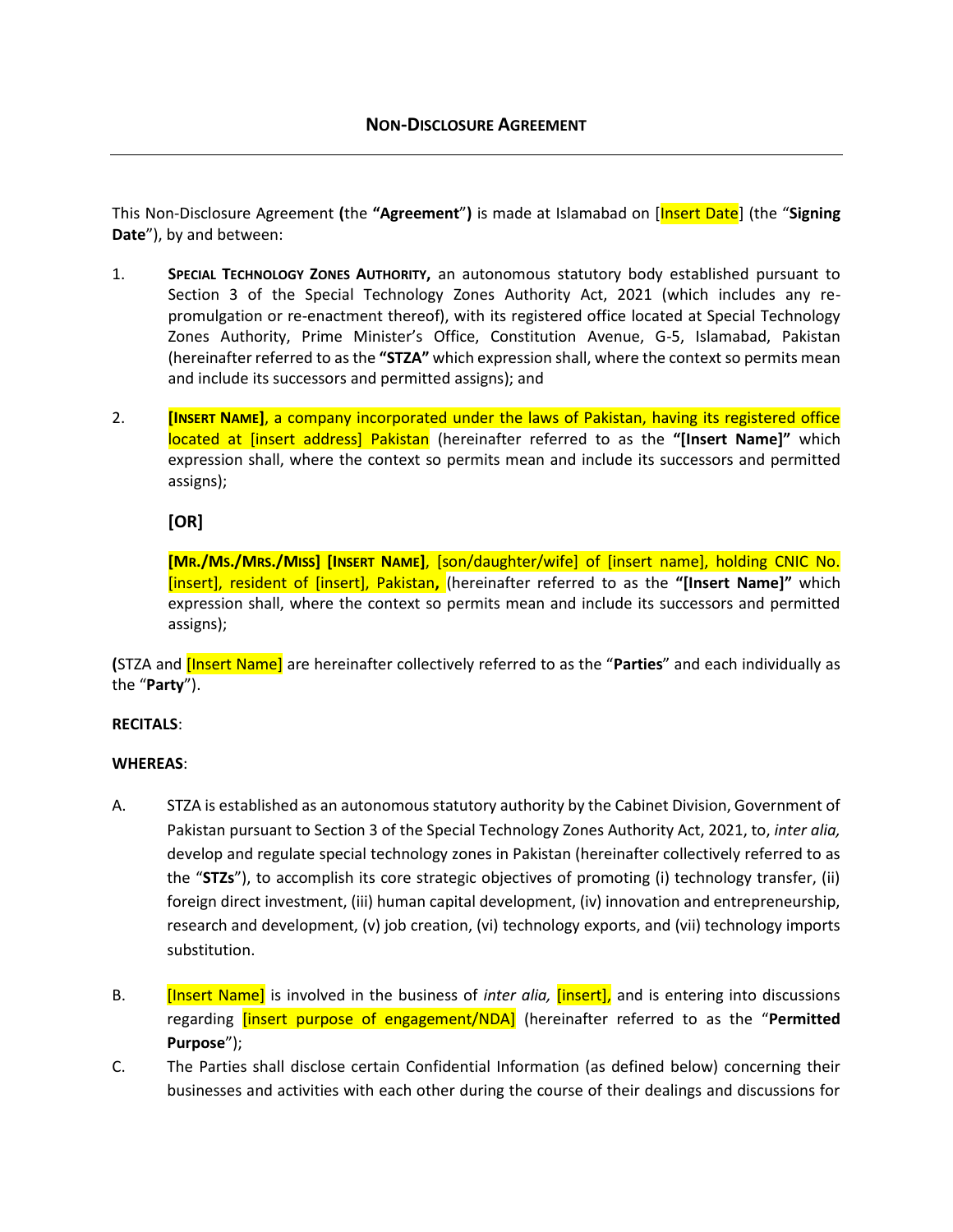the Permitted Purpose and are desirous of ensuring that such Confidential Information remains confidential and is not used by either Party for any purpose other than as specified herein;

D. This Agreement sets out the terms upon the Parties agree to provide each other with such Confidential Information.

#### **NOW THEREFORE,** the Parties agree as follows:

#### **1. INTERPRETATION**

1.1 In this Agreement:

#### **Authorised Recipient** means:

- (a) The receiving Party's officers and employees who need to have access to the Confidential Information for the Permitted Purpose;
- (b) a third party for whom the receiving Party has obtained the disclosing Party's prior consent (such consent may be granted at the disclosing Party's sole discretion) to disclose Confidential Information for the Permitted Purpose,

#### **Confidential Information** means:

- (a) any and all information, know-how, experience or material, whether technical, commercial, financial or otherwise, in the either Party's possession (whether actual or imputed) or related to the disclosing Party or in relation to the course of engagement of the Parties with each other, in whatever form, including, without limitation, written, oral, visual or electronic, or on tape or disk (whether or not owned or developed by the disclosing Party) which the receiving Party may obtain knowledge of, directly or indirectly, through or as a result of access to the premises of the disclosing Party or through discussions and communications with the directors, employees, officers, agents, representatives, consultants or professional advisers of the disclosing Party; and
- (b) any data of whatsoever nature prepared by either Party for the Permitted Purpose which contains or otherwise reflects such information as is described in paragraph (a) above,

with the exception of any information which at the time of supply: (a) is within the public domain and any information which at the time of supply to or from the receiving Party is not in the public domain but subsequently comes into the public domain, other than as a result of a breach by the receiving Party or by an Authorised Recipient; (b) is independently developed by a Party without reference to, reliance on or knowledge of the Confidential Information; (c) the receiving Party lawfully obtains from any third party who has lawfully obtained such information; or (d) is published or generally disclosed to the public by the disclosing Party.

- 1.2 In this Agreement, a reference to:
	- (a) a person includes a legal or natural person and, if applicable, a reference to that person's legal personal representatives, successors and permitted assigns; and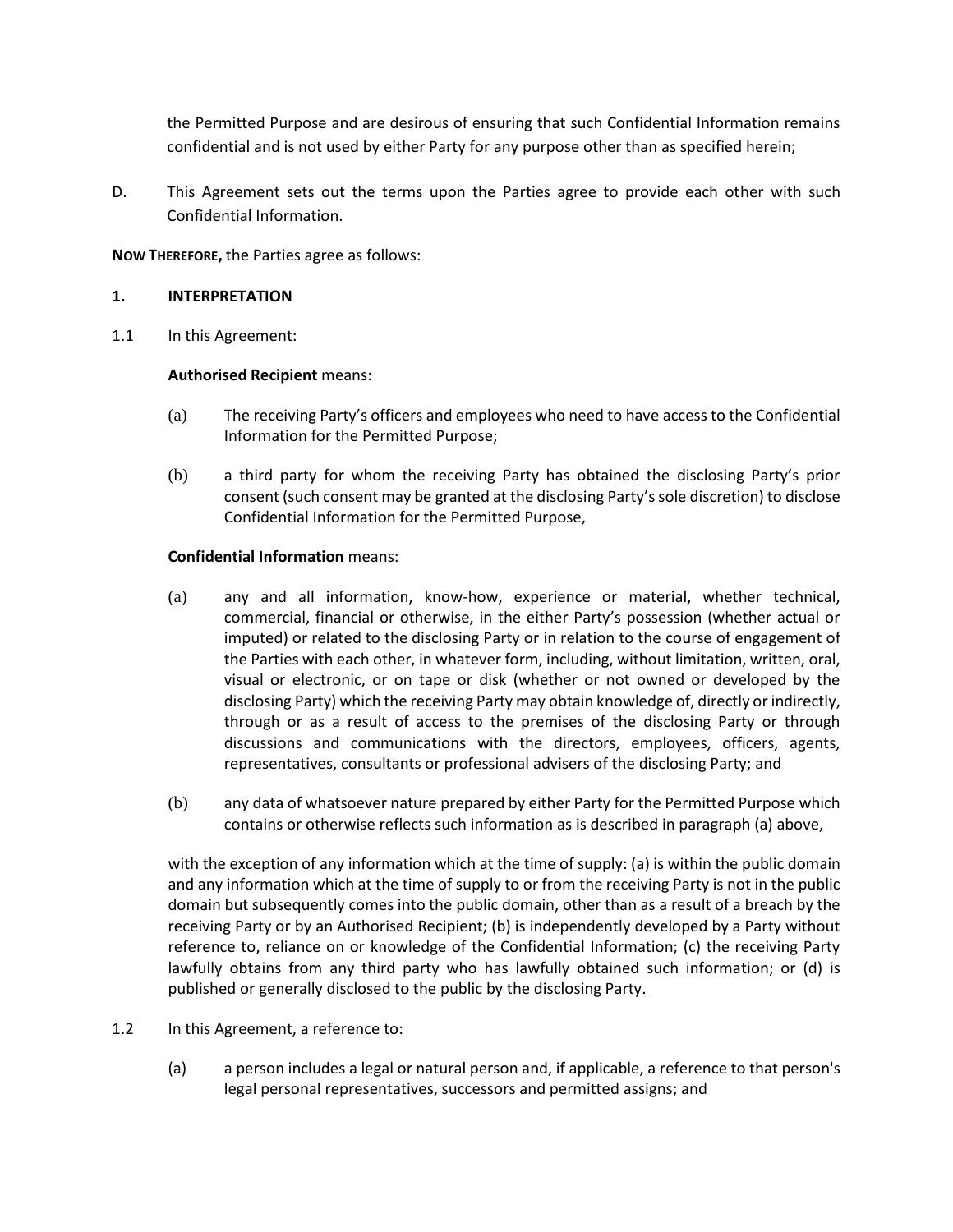(b) the singular includes the plural and vice versa (unless the context otherwise requires).

#### **2. CONFIDENTIALITY OBLIGATIONS**

- 2.1 In consideration for the Parties making available to each other the Confidential Information, both Parties undertake to:
	- (a) keep the Confidential Information confidential and not disclose, divulge or provide it to anyone except as provided in Clause [3 below;](#page-18-0)
	- (b) ensure that the Confidential Information is protected with security measures of a reasonable degree of care and keep the Confidential Information in such a way as to prevent its unauthorised disclosure;
	- (c) use the Confidential Information for the Permitted Purpose only;
	- (d) to keep confidential and, except to any of its Authorised Recipients on a need-to-know basis only, not disclose to any person the fact that Confidential Information has been made available;
	- (e) to keep confidential and, except to any of its Authorised Recipients on a need-to-know basis only, not disclose to any person any facts in relation to the Confidential Information and its existence (including the existence and contents of this Agreement), without the disclosing Party's prior written consent;
	- (f) not to seek disclosure of any information from the officers, employees or professional advisers of the disclosing Party or to make unsolicited contact with, or enquiries of the disclosing Party from any of its officers, directors, employees or professional advisers relating directly or indirectly to the business of the disclosing Party, without the prior written consent of a duly authorised representative of the disclosing Party;
	- (g) recognise and accept, and advise its Authorised Recipients, that the Confidential Information is given only for the purpose specified herein and the discussions are taking place in confidence, and that neither it nor its Authorised Recipients should base any behaviour in relation to qualifying investments, related investments or relevant products which would amount to market abuse under applicable laws, rules or regulations on the Confidential Information until after such information is made generally available to the public;
	- (h) not use the Confidential Information, in whole or in part, for any commercial purpose whatsoever without the prior approval and agreement in writing of the disclosing Party; and
	- (i) not create and/or store any copies of the Confidential Information of any kind, without the prior written approval of the disclosing Party.
- 2.2 The receiving Party shall inform anyone to whom it discloses Confidential Information in accordance with this Agreement (including Authorised Recipients) that the information is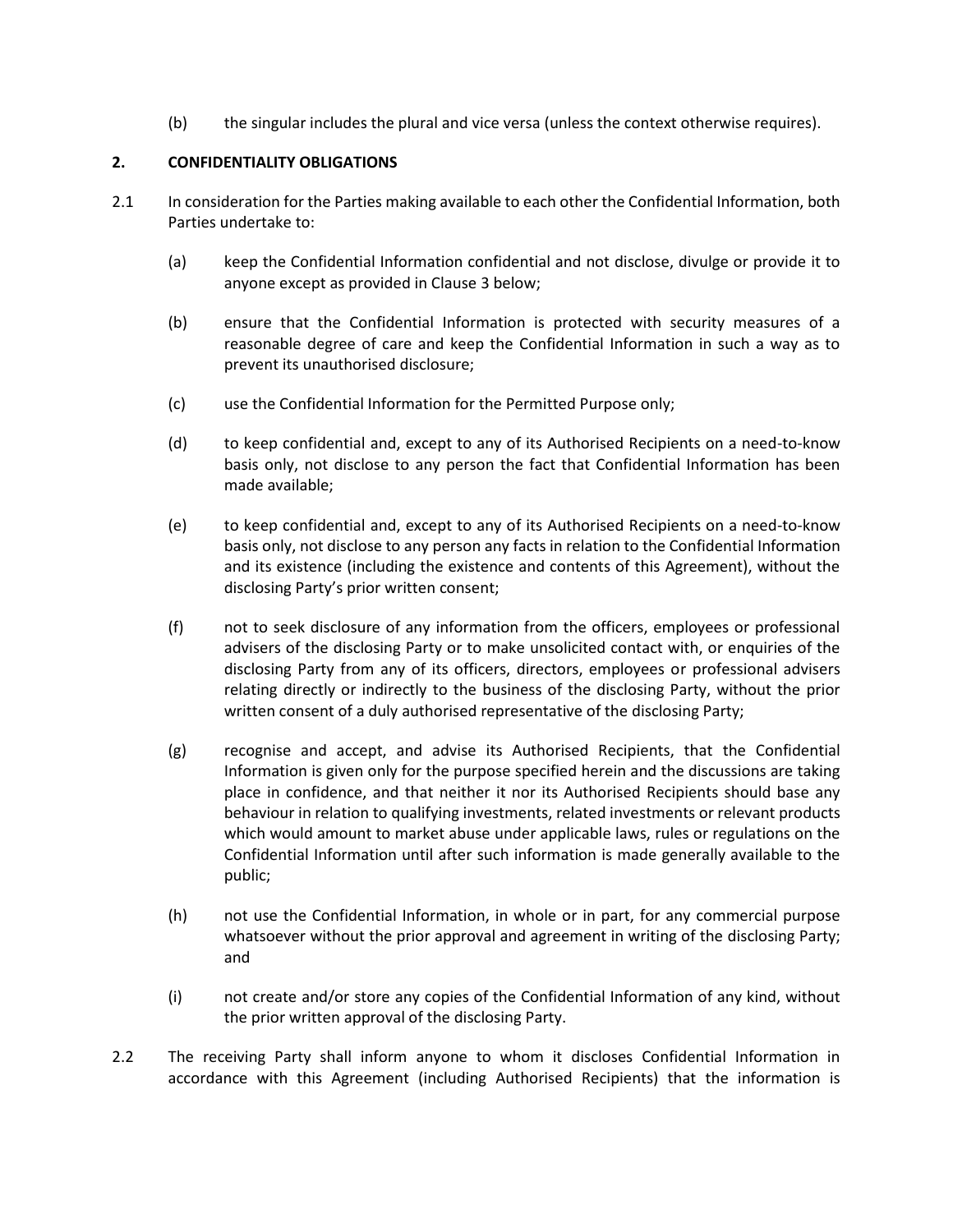confidential, and procure that they comply with this Agreement as if they were the receiving Party.

#### <span id="page-18-0"></span>**3. PERMITTED DISCLOSURE**

The Parties agree that the receiving Party may disclose Confidential Information:

- (a) where the receiving Party is required to disclose Confidential Information by any court of competent jurisdiction or any competent judicial, governmental, supervisory or regulatory body;
- (b) where the receiving Party is required to disclose Confidential Information under any law or regulation with which the receiving Party is required to comply; or
- (c) to an Authorised Recipient for the Permitted Purpose on a need-to-know basis only.

#### <span id="page-18-1"></span>**4. RETURN OF CONFIDENTIAL INFORMATION AND COPIES**

If the disclosing Party so requests in writing at any time, the receiving Party shall:

- (a) promptly return to the disclosing Party all Confidential Information (i) supplied by the disclosing Party to the receiving Party or to an Authorised Recipient or (ii) prepared by the receiving Party for the disclosing Party during the course of engagement, together with any copies of such information; or
- (b) if the Confidential Information in the possession or control of the receiving Party or any of its Authorised Recipients is not returned pursuant to Clause [4\(a\),](#page-18-1) destroy or permanently erase all such Confidential Information together with any copies of it, and certify such destruction in writing to disclosing Party,

in each case save to the extent that the receiving Party is required to retain any such Confidential Information or copies by any applicable law, rules or regulations.

#### **5. INDEMNITY**

The receiving Party shall indemnify the disclosing Party and any of its or their respective directors, officers, employees, agents and advisers and hold it or them harmless against any action, claim, cost, loss, liability, expense or damage it or they may suffer or incur from a breach of this Agreement by the receiving Party or enforcement of disclosing Party's rights under this Agreement.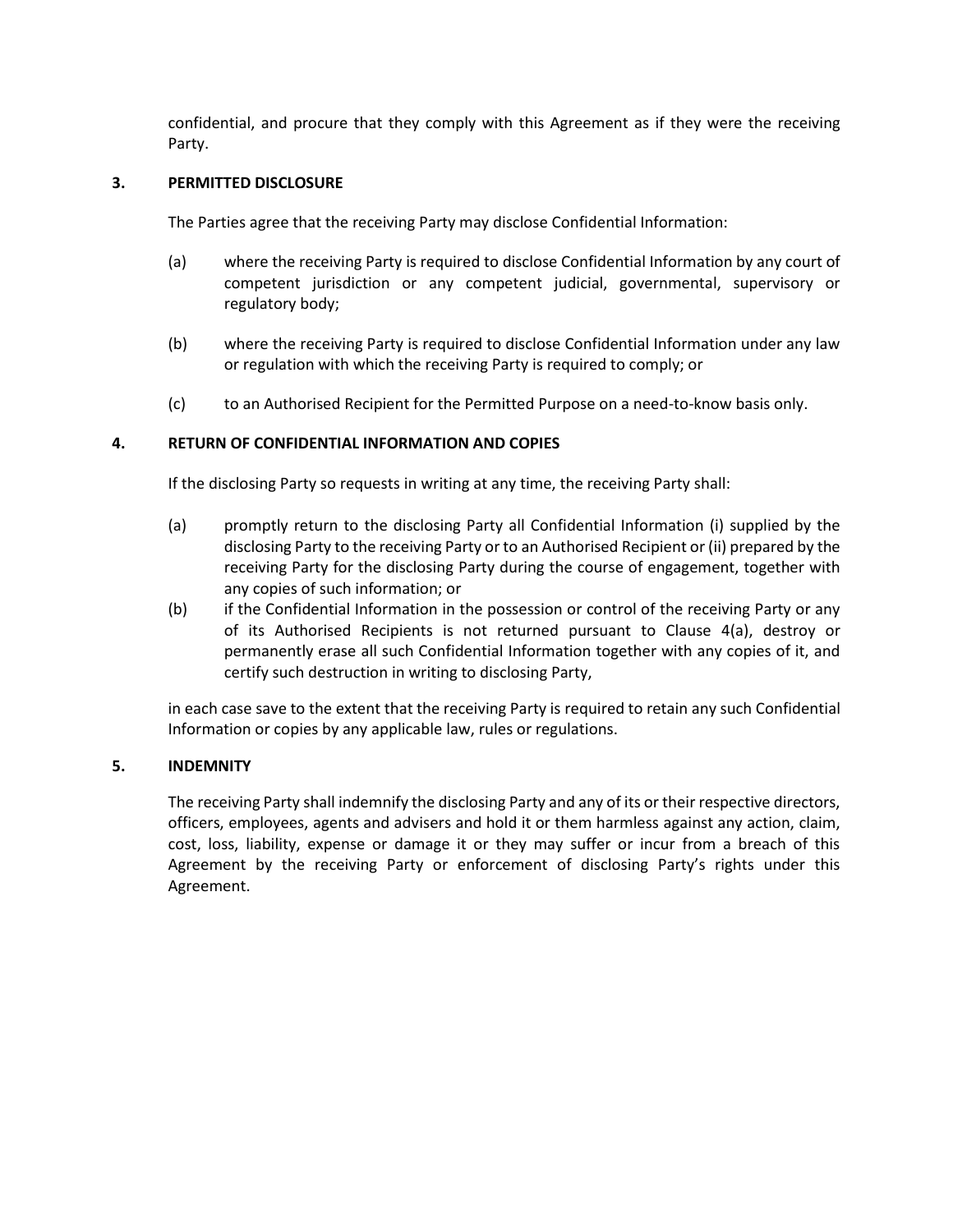#### **6. OWNERSHIP OF CONFIDENTIAL INFORMATION; NO LICENCE**

- 6.1 The Confidential Information shall remain the sole property of the disclosing Party.
- 6.2 All copyright and other intellectual property rights in and relating to the Confidential Information and belonging to disclosing Party will remain the property thereof.
- 6.3 Both Parties agree that no right or licence is granted to the other in relation to any Confidential Information.

#### **7. GENERAL**

- 7.1 **No Representation.** Neither Party, nor any of their respective officers, employees or advisers (each a "Relevant Person") (a) makes any representation or warranty, express or implied, as to, or assumes any responsibility for, the accuracy, reliability or completeness of any of the Confidential Information or any other information supplied by it or any other Relevant Person to the other Party or the assumptions on which it may be based, or (b) shall be under any obligation to update or correct any inaccuracy in the Confidential Information or any other information supplied by it or any other Relevant Person to the other Party or be otherwise liable to the other Party or any other person in respect of the Confidential Information or any such information.
- 7.2 **No Waiver:** A Party's failure or delay in exercising any right, power or privilege under this Agreement will not operate as a waiver thereof nor will any single or partial exercise of any right, power or privilege by that Party preclude any further exercise thereof or the exercise of any other right, power or privilege hereunder.
- 7.3 **Amendments:** The terms of this Agreement may only be amended or modified by written agreement between the Parties.
- 7.4 **Validity and Enforceability:** If any provision of this Agreement is held to be invalid or unenforceable, that provision shall (so far as it is invalid or unenforceable) be given no effect and shall be deemed not to be included in this Agreement but shall not invalidate any other provision in this Agreement.
- 7.5 **Entire Agreement:** This Agreement constitutes the whole agreement between the Parties in respect of the subject matter of this Agreement as of the date of this Agreement and there are no terms or conditions agreed between the Parties other than those contained in this Agreement. No variation of this Agreement shall be valid unless it is in writing and signed on behalf of each of the Parties.
- 7.6 **Term:** This Agreement shall be valid for a period of one (1) year. The confidentiality obligations under this Agreement shall survive its termination and shall remain valid for such period until the Confidential Information is in the public domain.
- 7.7 **No Assignment:** This Agreement or any interest therein shall not be assigned in whole or in part without the prior written consent of the other Party.
- 7.8 **Equitable Remedies:** The Parties acknowledge and agree that either of the Parties and/or any Relevant Person: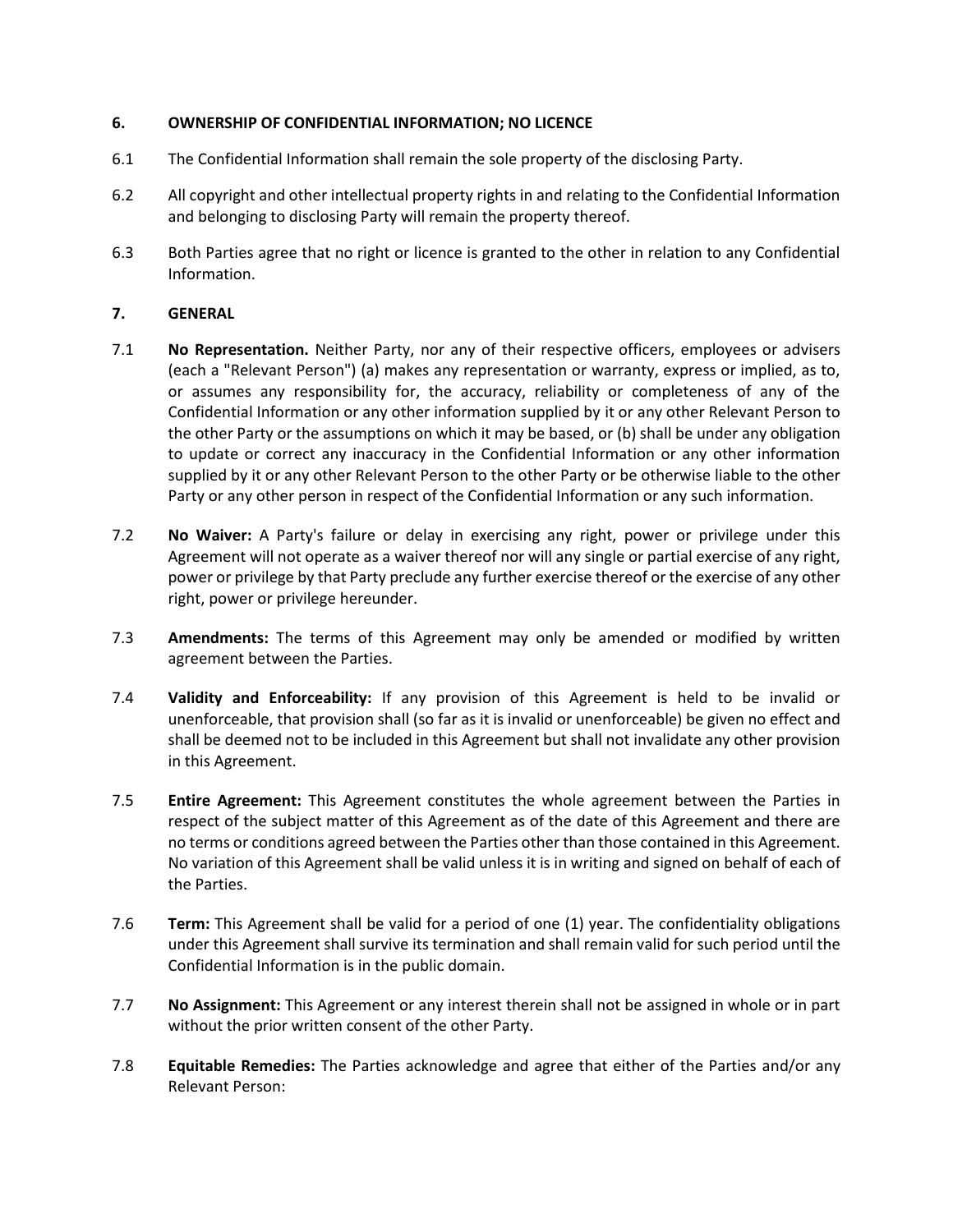- (a) may be irreparably harmed by the breach of the terms of this Agreement and damages may not be an adequate remedy;
- (b) may be granted an injunction or specific performance for any threatened or actual breach of the provisions of this Agreement by the other Party or any Authorised Recipient; and
- (c) may apply to (and the other will accordingly submit to the jurisdiction of) the Special Technology Zones Appellate Tribunal in order to seek injunctive relief to enforce (or to prevent a breach of) any of their rights pursuant to this Agreement.
- 7.9 **Governing Law and Dispute Resolution:** The provisions of the Agreement shall be governed by the law of Pakistan. In the event of any dispute, the Parties shall aim to settle the matter amicably through mutual discussions and negotiations with the senior management of each Party. If the dispute remains unresolved, the Special Technology Zones Appellate Tribunal shall have exclusive jurisdiction to determine all disputes arising in respect of any matter arising out of or in connection with this Agreement.
- 7.10 **IN WITNESS WHEREOF,** this Agreement has been signed by the Parties through their duly authorized representatives on the Signing Date.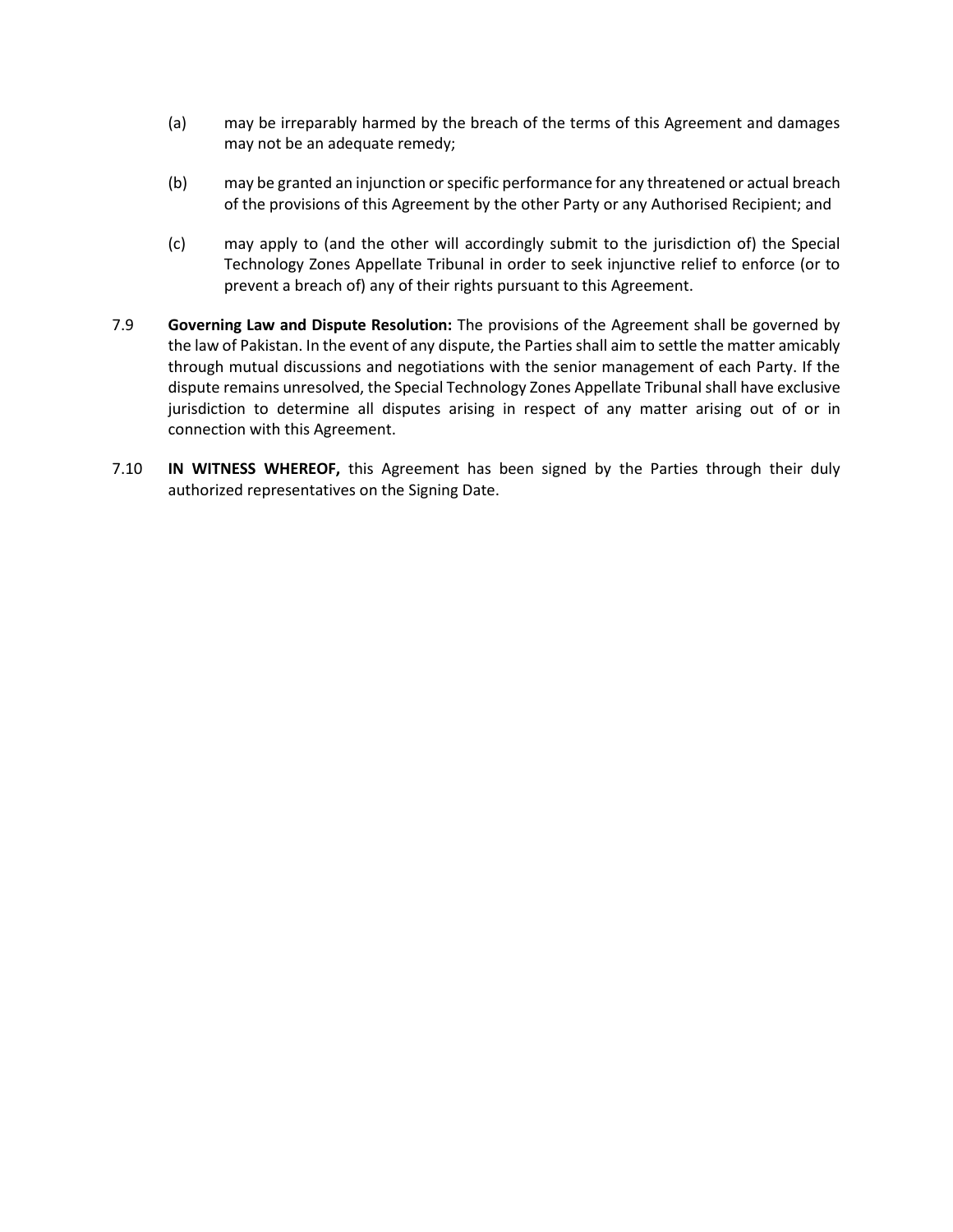| SPECIAL TECHNOLOGY ZONES AUTHORITY through | SIGNATURES |
|--------------------------------------------|------------|
| its authorised signatory                   |            |
|                                            |            |
| Name:                                      |            |
|                                            |            |
| Designation:                               |            |
| <b>CNIC No.:</b>                           |            |
|                                            |            |
|                                            |            |
| [INSERT NAME]                              |            |
|                                            |            |
| through its authorised signatory           |            |
|                                            |            |
| Name:                                      |            |
| Designation:                               |            |
| CNIC/ Passport No.:                        |            |
|                                            |            |
|                                            |            |
|                                            |            |
| in the presence of:                        |            |
| signature of WITNESSES                     | SIGNATURES |
|                                            |            |
| 1- Name:                                   |            |
|                                            |            |
| Address:                                   |            |
| CNIC/ Passport No.:                        |            |
|                                            |            |
| 2-Name:                                    |            |
| Address:                                   |            |
|                                            |            |
| CNIC/ Passport No.:                        |            |
|                                            |            |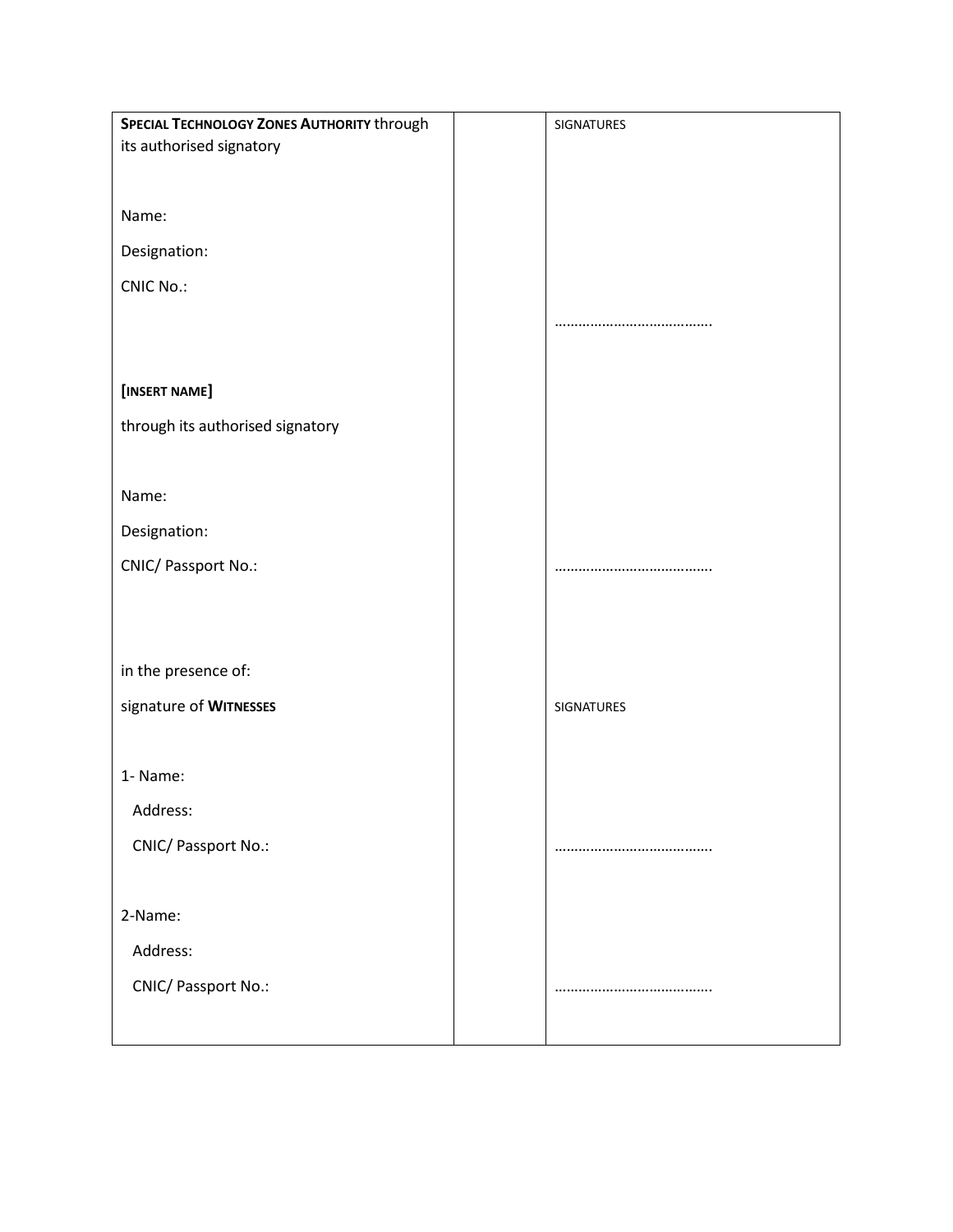### **AGREEMENT FOR PROVISION OF FIREWALL (DRAFT VERSION – INDICATIVE ONLY)**

This Agreement for Provision of Firewall (the "**Agreement**") is made at Islamabad on this **Theory** day of \_\_\_\_\_\_\_\_\_\_\_, 2022 (the "**Signing Date**"), by and between:

- **1. SPECIAL TECHNOLOGY ZONES AUTHORITY**, an autonomous statutory body established pursuant to Section 3 of the Special Technology Zones Authority Act, 2021, with its registered office located at Special Technology Zones Authority Head Office, New State Life Tower, Blue Area, Islamabad, Pakistan (hereinafter referred to as the "**STZA**" which expression shall, where the context so permits mean and include its successors and permitted assigns); and
- **2. [Insert],** a company incorporated under the laws of Pakistan, having its registered office located at **[Insert]**, Pakistan (hereinafter referred to as the "**Service Provider**" which expression shall, where the context so permits mean and include its successors and permitted assigns);

(STZA and the Service Provider are hereinafter collectively referred to as the "**Parties**" and each individually as the "**Party**").

# **WHEREAS:**

- **A.** STZA is established as an autonomous statutory authority by the Cabinet Division, Government of Pakistan pursuant to Section 3 of the Special Technology Zones Authority Act, 2021, to, inter alia, develop and regulate special technology zones in Pakistan (hereinafter collectively referred to as the "**STZs**").
- **B.** The Service Provider is involved in the business of **[Insert]**.
- **C.** STZA has duly selected the Service Provider in accordance with the applicable procurement laws, through its Request for Proposal dated **[Insert]** (hereinafter referred to as the "**RFP**"), to engage the Services (as defined hereinafter) of the Service Provider. A copy of the RFP is attached as **Schedule A** to this Agreement.
- **D.** The Parties have agreed to enter into this Agreement to record the terms and conditions for the provision of Services (as defined hereinbelow) by the Service Provider to STZA and the relationship between the Parties.

**NOW, THEREFORE,** in consideration of the mutual covenants herein contained, the receipt and sufficiency of which is hereby acknowledged, intending to be legally bound, the Parties agree as follows: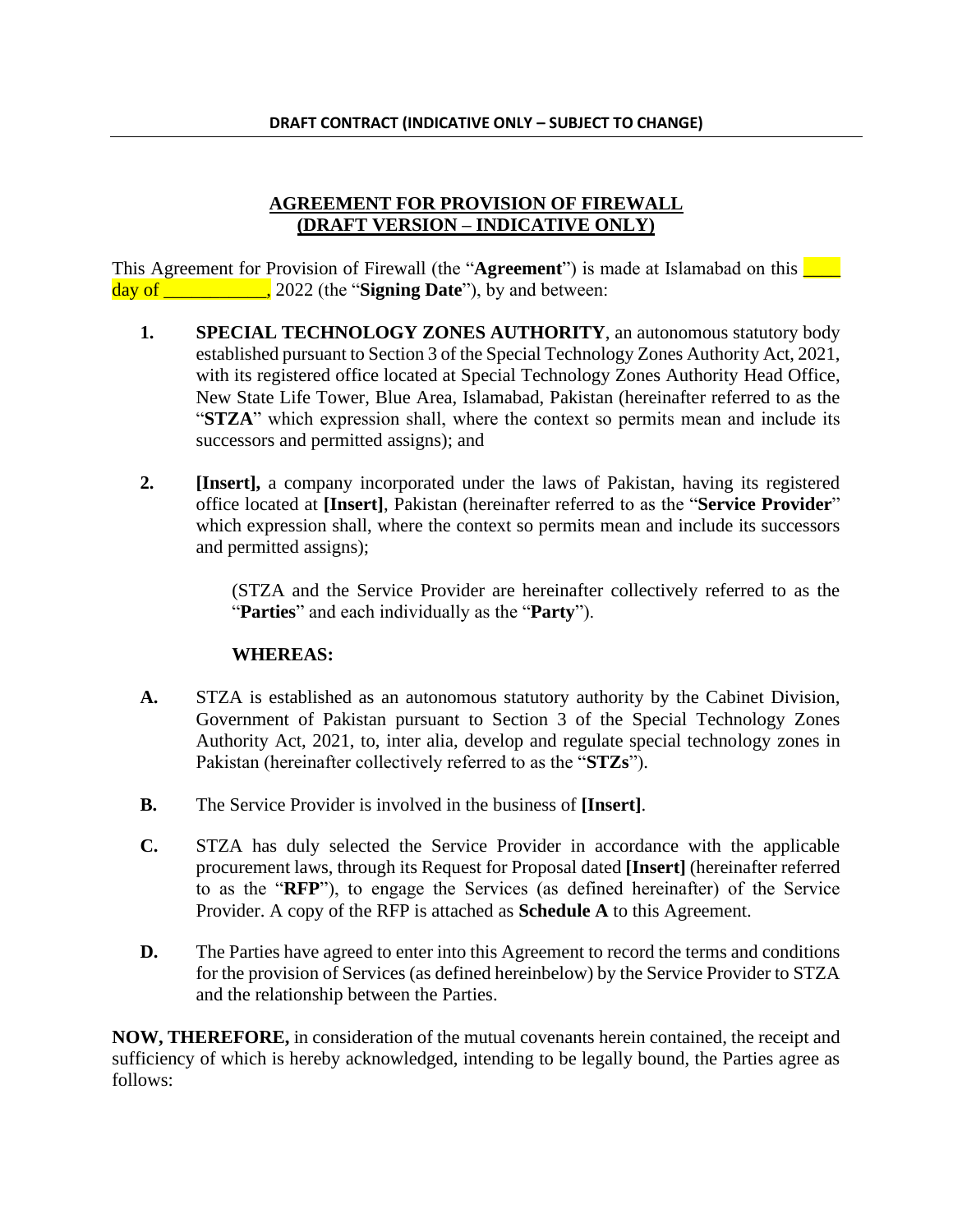### **1. KEY TERMS & CONDITIONS**

### **1.1. SERVICES**

- 1.1.1. The Service Provider shall procure **[Insert Software Name] ('Software')** for and on behalf of STZA and provide ancillary services to STZA as more particularly set out in **Schedule B [insert details as per RFP]** of this Agreement to STZA and in accordance with the Terms of Reference of the RFP specified in **Schedule A** to this Agreement. (hereinafter referred to as the "**Services**"). STZA may also request any other services or certain additions and/or amendments to the scope of Services as required on mutually agreed terms between the Parties.
- 1.1.2. STZA may ask the Service Provider to perform additional services during the Term (as defined below) of this Agreement if the same is required in order to deliver the Services in a complete manner. The scope and consideration for such additional services shall be mutually agreed between the Parties.

# **1.2. TERM**

- 1.2.1. This Agreement shall become effective on the Signing Date and shall continue for an initial period of **thirteen** (13) months, unless otherwise terminated in accordance with the provisions of Section 2.1 this Agreement (hereinafter referred to as the "**Term**").
- 1.2.2. The Parties may mutually agree to extend the term of this Agreement for such additional period as may be agreed between the Parties, no later than three (3) months before expiry of the Term or as otherwise mutually agreed between the Parties in writing

# **1.3. PAYMENT FOR THE SERVICES**

- 1.3.1. As consideration for the provision of the Services by Service Provider, **STZA shall give** a **[Insert Payment Model]** payment to the Service Provider of **PKR [Insert]** (hereinafter referred to as the "**Consideration**") for the Term of this Agreement. The Consideration shall be inclusive of all the prevailing taxes including but not limited to sales tax on services, and withholding tax.
- 1.3.2. The payment of Consideration shall be made within  $\frac{\text{thirty}}{\text{d}0}$  business days subject to the procurement of the relevant Software and successful installation, delivery and commissioning of the Software and licenses thereof as per the Services required from the Service Provider, to the reasonable satisfaction of STZA.

# **2. MISCELLANEOUS PROVISIONS**

# **2.1. DEFAULT AND TERMINATION**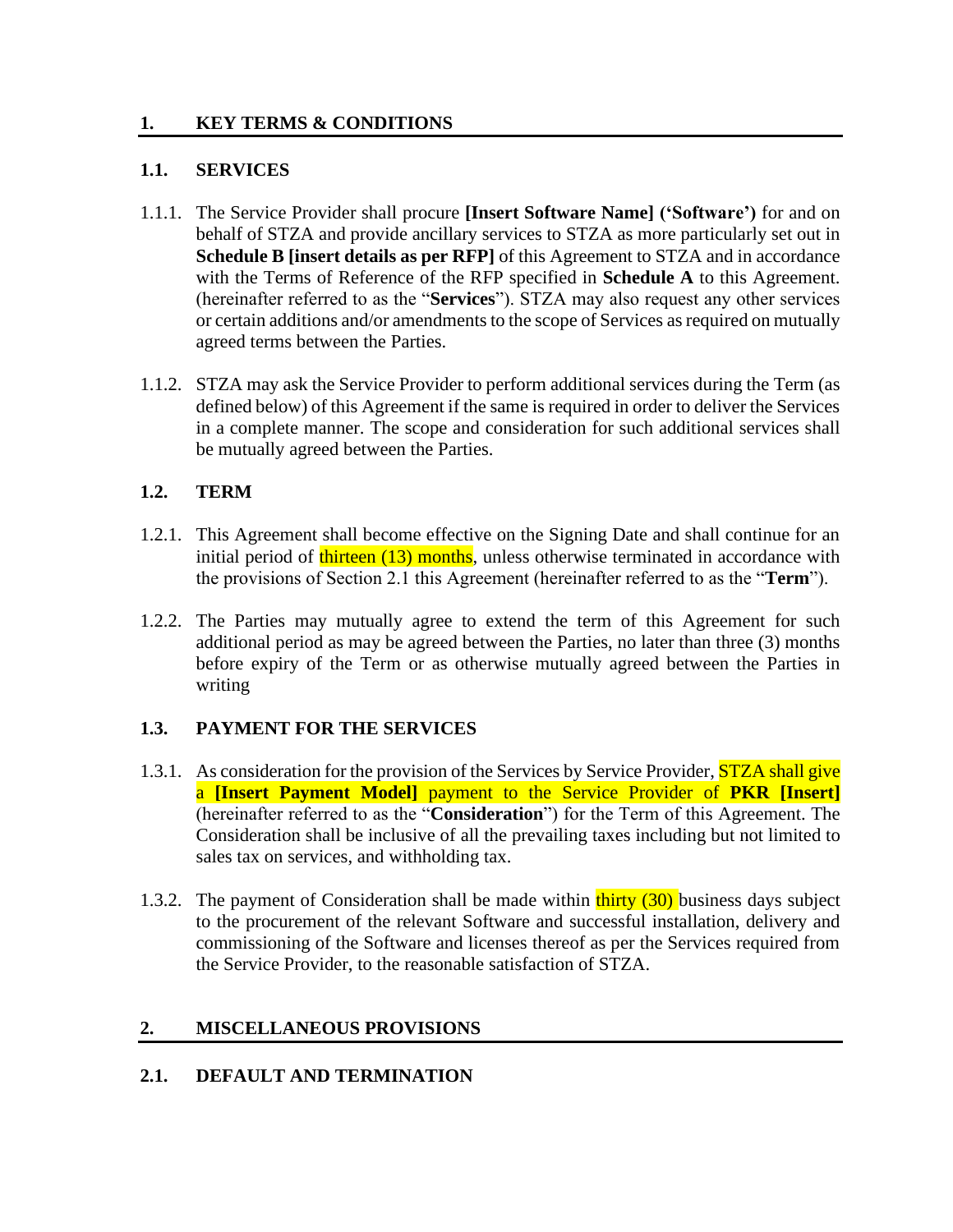- 2.1.1. If the Service Provider defaults in the performance of, or compliance with, any term or condition of this Agreement, or is unable to perform its obligations under this Agreement, or otherwise engages in any illegal, criminal or fraudulent activity whatsoever (whether inside or outside Pakistan), STZA may terminate this Agreement with immediate effect by written notice..
- 2.1.2. Either Party may terminate this Agreement, at its convenience, by providing a one (1) month's advance written notice to the other Party.

# **2.2. CONFIDENTIALITY**

- 2.2.1. The Parties acknowledge and agree that each Party shall treat all information concerning the other Party which comes to its knowledge pursuant to this Agreement, including all documents, plans, specifications, and the subject matter contained herein and any information, whether technical, financial or commercial, or otherwise, or any activities carried out pursuant to or in contemplation of entering into this Agreement, provided by a Party hereunder (the "**Disclosing Party**") to the other Party hereunder (the "**Receiving Party**") in connection with the performance of this Agreement which is in writing or communicated by any other means, as confidential information. This confidential information shall not be used or disclosed by the Receiving Party for any purposes other than those for which they have been prepared or supplied, unless otherwise permitted with the prior written consent of the Disclosing Party and/or required by the applicable laws.
- 2.2.2. Any subcontractor and/or third party appointed by the Service Provider subject to the prior written approval by STZA, shall abide by all the confidentiality obligations of this Agreement.
- 2.2.3. The confidentiality obligations shall survive termination and/or expiry of this Agreement shall be valid for a period of ten (10) years from the date of termination and/or expiry of this Agreement.

# **2.3. FORCE MAJEURE**

- 2.3.1. Neither Party shall be liable for any failure or delay in performance of its obligations under this Agreement arising out of or caused, directly or indirectly, by circumstances beyond its reasonable control, including without limitation, force majeure events like acts of God, earthquakes, fires, floods, any act of war, act of terrorism, strikes, riots, change of law, governmental action, epidemic or pandemic.
- 2.3.2. Notwithstanding the foregoing, in the event of the occurrence of a such a force majeure event, the affected Party shall immediately notify the other Party, and both Parties shall mutually resolve the matter and reach a solution that benefits the Parties and allows the Parties to perform this Agreement to the maximum extent possible. If the Parties decide that the Services or any part thereof cannot be performed due to such an event, the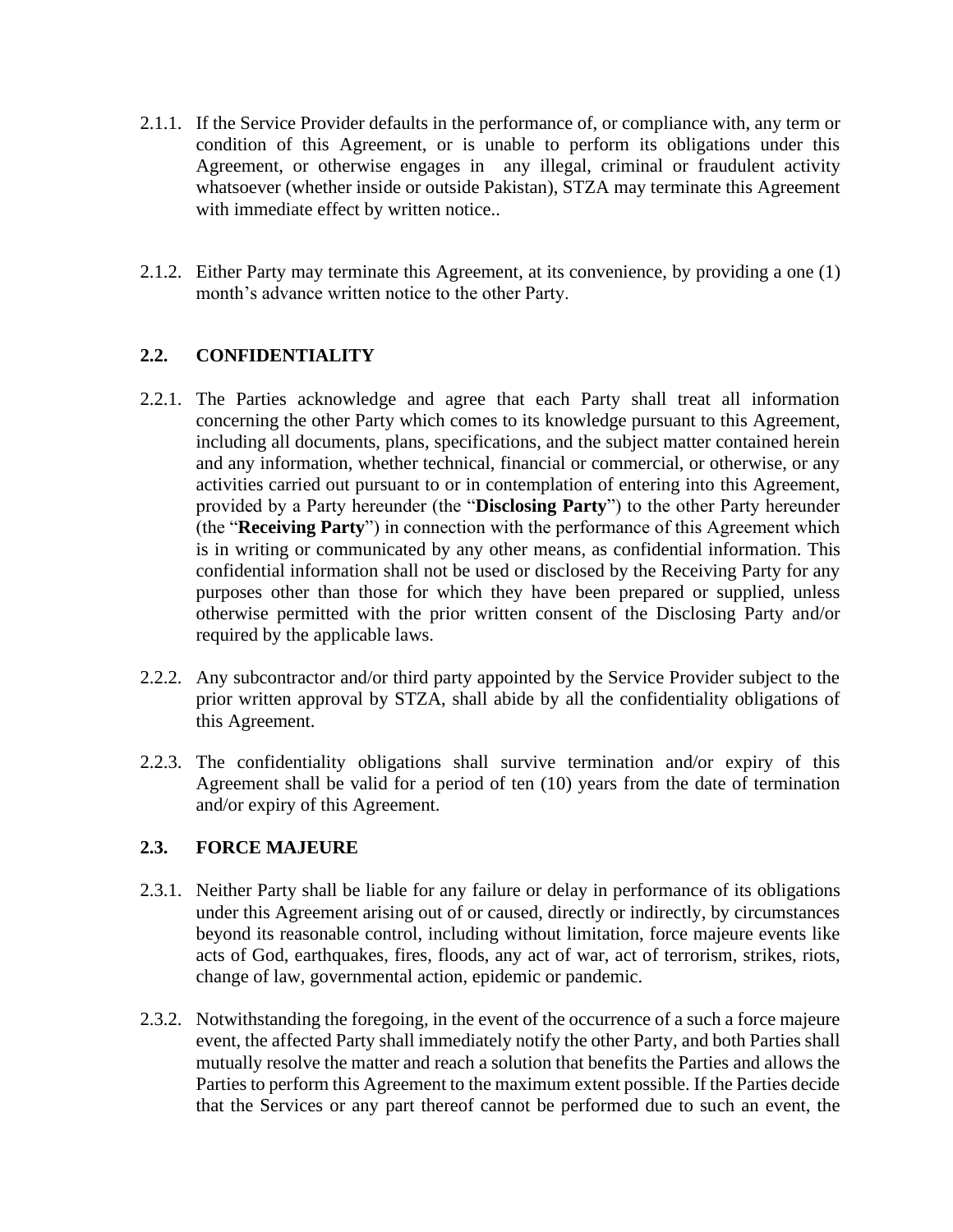Service Provider shall refund the relevant portion of the Fees on a pro-rata basis that has been paid by the STZA to the Service Provider for the Services that have not been performed as a result of the Force Majeure Event, if applicable.

# **2.4. GENERAL REPRESENTATIONS & WARRANTIES**

- 2.4.1. Each Party hereby represents and warrants to the other Party that this Agreement has been duly executed and delivered by it and constitutes a legal, valid and binding obligation of such Party, enforceable in accordance with its terms and the applicable laws.
- 2.4.2. Each Party hereby represents and warrants that it is duly authorized to enter into this Agreement, to perform all obligations hereunder, and to grant all rights hereunder without violating the legal or equitable rights of any other person or entity, and that the execution and performance of this Agreement will not conflict with or result in a breach of or default under any of the terms or conditions of any agreement and/or arrangement to which either Party has agreed, or is a party, or may be bound.
- 2.4.3. The Service Provider, in addition to the above, warrants and represents as follows:
- 2.4.3.1. The Service Provider has the necessary qualifications and expertise to successfully procure, install and commission the Software forming part of the Services (including, without limitation, granting STZA a valid license for Software).
- 2.4.3.2. The execution, delivery and performance by the Service Provider of its obligations under this Agreement and each other agreement, document or instrument now or hereafter executed or delivered pursuant to this Agreement does not and shall not conflict with or violate the rights of any third party, or breach any other agreement or commitment to which the Service Provider is a party or by which the Service Provider is bound.
- 2.4.3.3. The Service Provider is duly authorized by **[Insert Name of Company that owns Software]** to use and license the intellectual property rights of the software to be procured as part of the Services (including Software) to STZA as per the terms of the Agreement. The Service Provider shall provide all the necessary documents required for granting the licenses required pursuant to the Services (including, without limitation, for Software), as and when may be requested by the STZA.
- 2.4.3.4. The software to be procured as part of the Services (including, without limitation, Software shall be valid, authentic and legitimate.
- 2.4.3.5. The Service Provider shall be responsible for and perform all its obligations under this Agreement in a professional manner with the highest industry standards if applicable.
- 2.4.3.6. The Service Provider shall ensure quality check of the software to be procured as part of the Services (including, without limitation, Software) and each components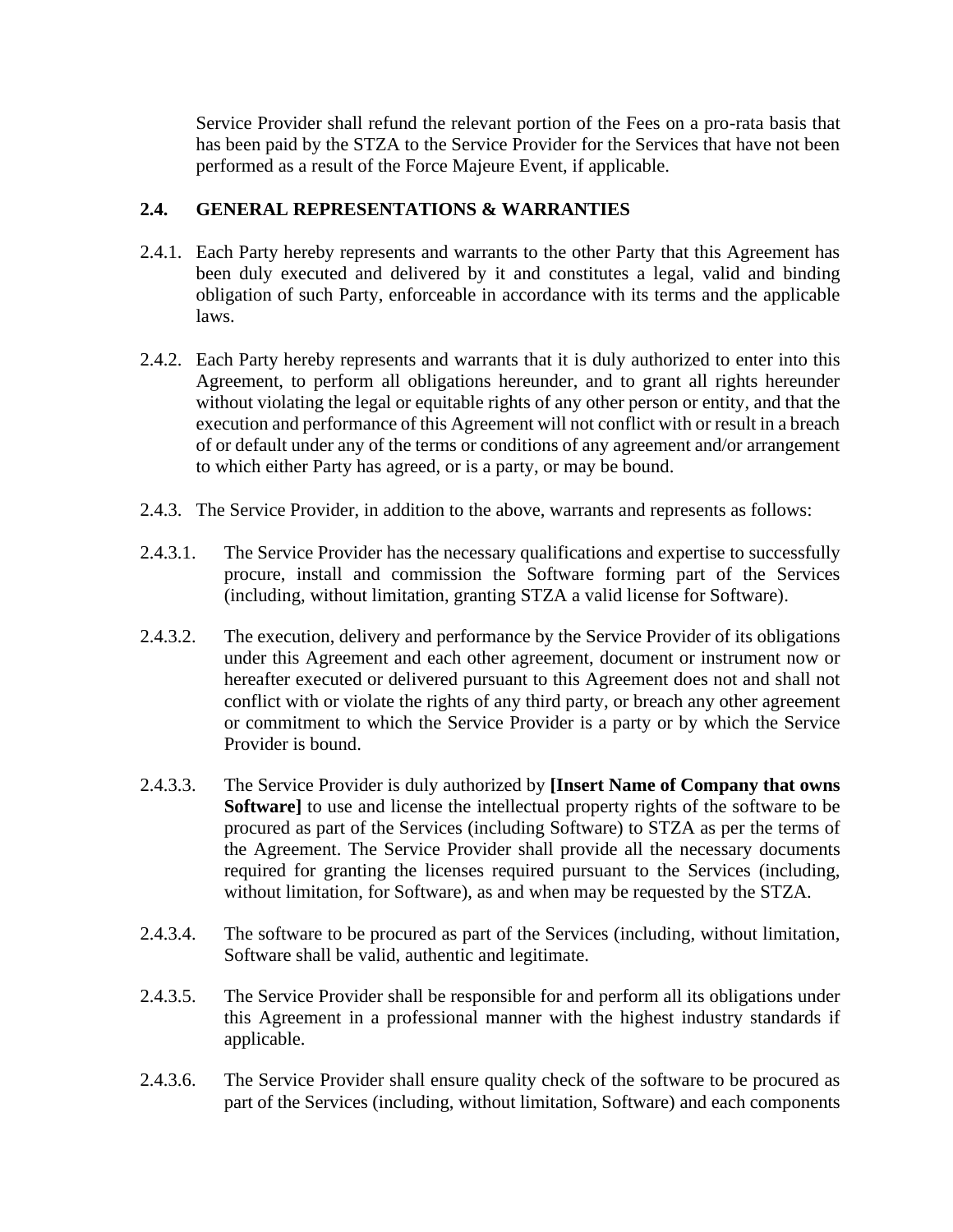license under this Agreement and warrants that the same shall remain fully functional and perform in all material respects at all times for a continuous period of **[Insert as per RFP]**.

# **2.5. INDEMNITY AND LIMITATION OF LIABILITY**

- 2.5.1. The Service Provider hereby covenants, agrees and confirms that it shall indemnify, defend, and hold harmless the STZA and its respective subsidiaries, affiliates, successors and assigns and their respective directors, officers, employees and agents from and against any and all liabilities, claims, suits, actions, demands, settlements, losses, judgments, costs, damages and expenses (including, without limitation, reasonable attorneys', accountants' and experts' fees) arising out of or resulting from, in whole or in part: (i) any act, error or omission, whether intentional or unintentional, by the Service Provider or its officers, directors, employees or sub-administrators, related to or arising out of its obligations and responsibilities under this Agreement; or (ii) an actual or alleged breach by the Service Provider of any of its representations, warranties or covenants contained in this Agreement.
- 2.5.2. The Service Provider shall not be liable for: (i) any loss or damage suffered by the STZA arising out of or in connection with any act, omission, misrepresentation or error made by or on behalf of the STZA or arising from any cause beyond the Service Provider's reasonable control; or (ii) any delay in or omission of publication or transmission or for any error in any press or other publication unless such delay, omission or error is due to its own default or neglect.

# **2.6. ASSIGNMENT AND BENEFIT OF AGREEMENT**

- 2.6.1. The Service Provider shall not be entitled to assign or transfer its rights or obligations (or any of them) under this Agreement without the prior written consent of STZA.
- 2.6.2. STZA shall have the right, power and authority to assign, novate and/or transfer this Agreement or any of its rights under this Agreement to any person with prior intimation to Service Provider, without affecting any rights of Service Provider hereunder.
- 2.6.3. This Agreement shall be for the benefit of and is binding upon the Parties hereto and their respective legal representatives, successors in interest, and permitted assignees.

# **2.7. COUNTERPARTS**

2.7.1. This Agreement may be executed in any number of counterparts, all of which taken together shall constitute one and the same agreement.

# **2.8. NOTICES**

2.8.1. Any notice or other document to be served under this Agreement shall be in the English language and may be delivered personally, by email, or by a recognized courier at the addresses specified below or at such other address as may be notified in writing: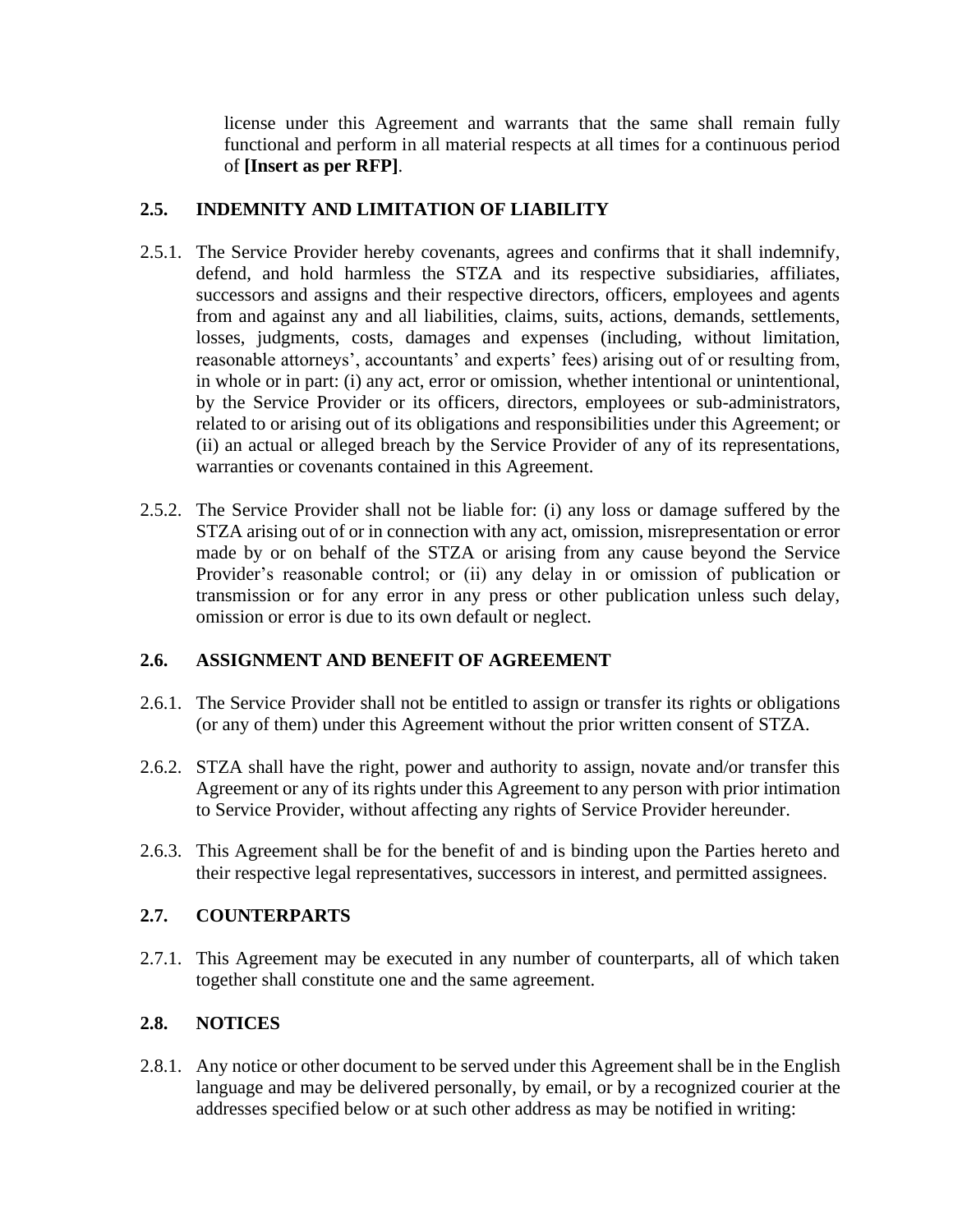**For STZA**

**Attention: Address:** 

**Telephone:** 

**Email:** 

# **For Service Provider**

**Attention: Address:** 

**Telephone: Email:** 

2.8.2. Any notice or document shall be deemed to have been served if delivered personally, or by email, or by recognized courier, at the time and date of delivery.

# **2.9. AMENDMENTS TO BE IN WRITING**

2.9.1. This Agreement may be amended or supplemented only by agreement in writing signed by the Parties.

# **2.10. SEVERABILITY**

2.10.1. The provisions of this Agreement are severable, and the invalidity, illegality or unenforceability of any provision shall in no event affect the validity of any other provision whatsoever, unless such provision is of a nature that the Agreement would not have been concluded without the said provision.

# **2.11. NO WAIVER**

2.11.1. No failure or delay by any Party to this Agreement in exercising any right, power or privilege under this Agreement shall operate as a waiver thereof, and no single or partial exercise thereof shall preclude any other or further exercise thereof or the exercise of any other right, power or privilege. No waiver of any term, provision or condition of this Agreement shall be deemed to be or construed as a further or continuous waiver of such term, provision or condition.

# **2.12. GOVERNING LAW & DISPUTE RESOLUTION**

2.12.1. This Agreement shall be governed by and construed in accordance with the laws of Pakistan.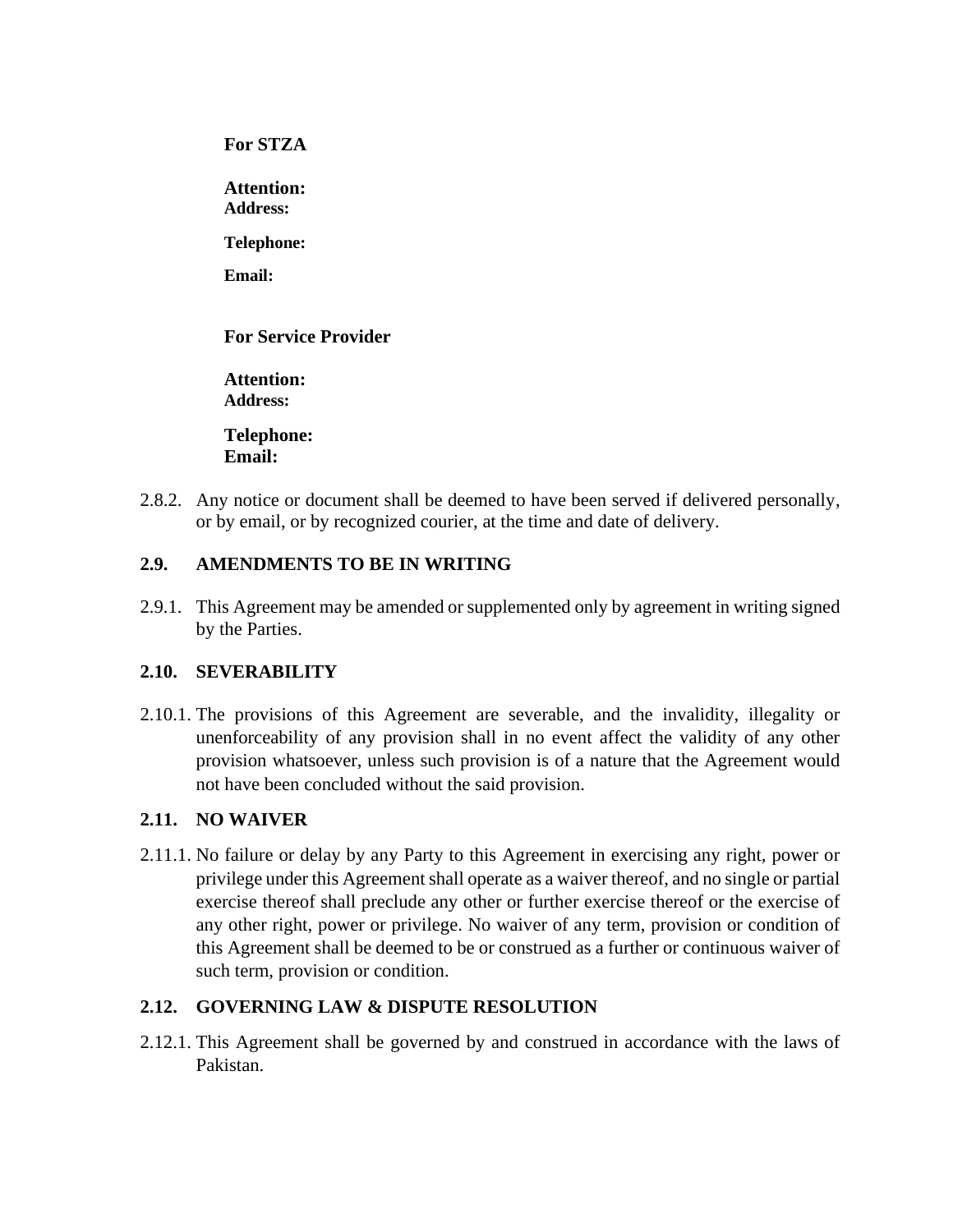- 2.12.2. Any dispute arising out of or in connection with this Agreement, including any question regarding its existence, validity or termination, shall be referred to the respective senior managements of the Parties for resolution for amicable settlement.
- 2.12.3. In the event that the senior management is unable to resolve the dispute within thirty (30) days, all disputes arising out of or in connection with this Agreement shall be resolved in accordance with the provisions of the Arbitration Act, 1940 by a sole arbitrator to be mutually agreed between the Parties or by the Court in the event the Parties are unable to agree. The seat and venue of such arbitration shall be Islamabad, Pakistan. The language to be used in the arbitration proceedings shall be English.